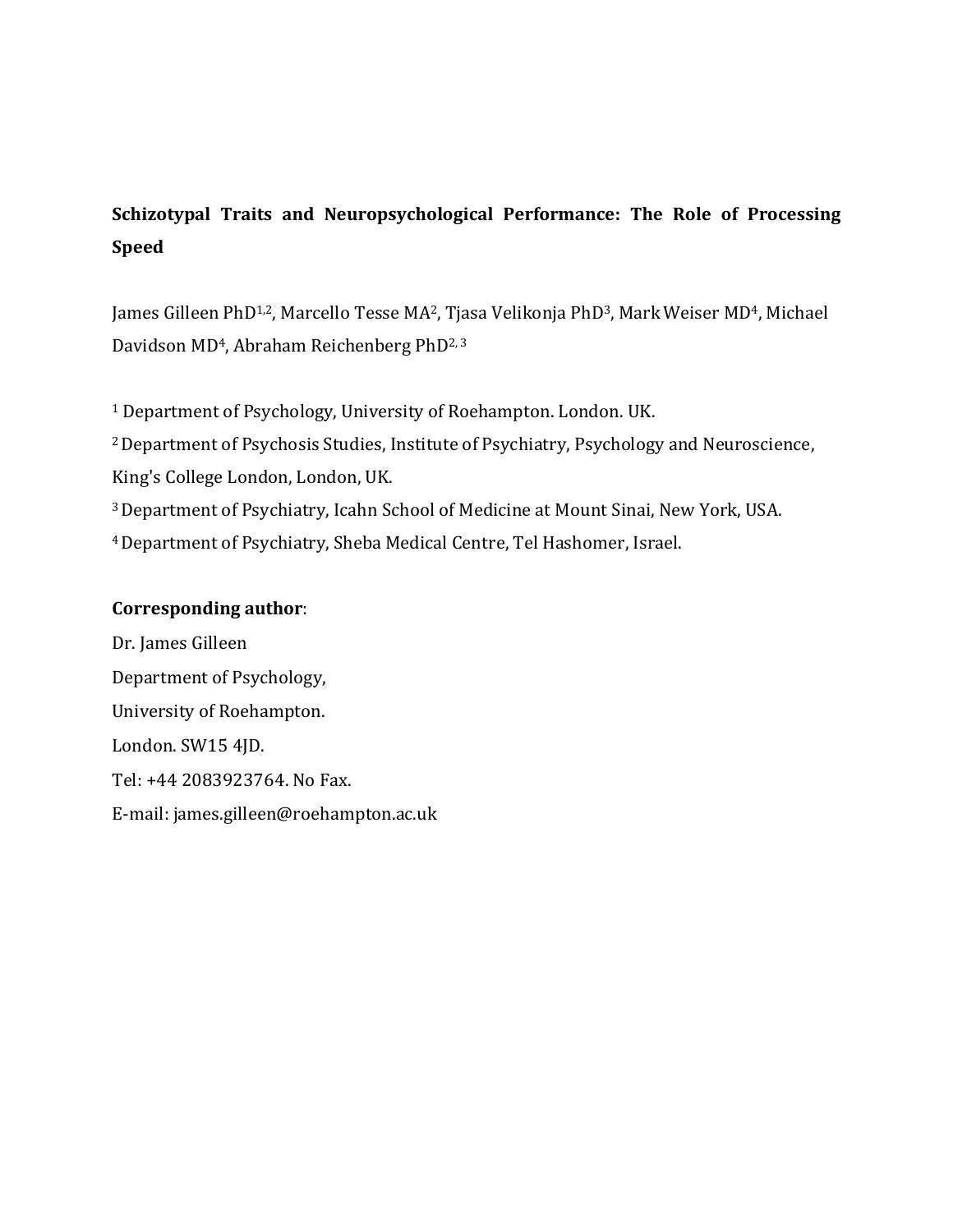## **Abstract**

**Background:** Cognitive deficits, particularly in processing speed, are widely recognized as a critical feature of schizophrenia, and are also present across schizophrenia spectrum disorders. A number of important confounders, however, such as hospitalization effects and antipsychotic medication, have been shown to affect processing speed, causing debate as to the core cognitive deficits of schizophrenia. The study of individuals who are not clinically psychotic but have schizotypal traits allows investigation of cognitive deficits associated with both positive and negative schizotypy dimensions while excluding potential confounds.

**Methods:** A population-based community sample of 242 healthy adult volunteers assessed using the Structured Interview of Schizotypy – Revised (SIS-R) scale, and a neuropsychological testing battery that included measures of verbal ability, visual and verbal memory, verbal fluency, working memory, executive functions and processing speed. Participants were classified in High or Low Positive Schizotypy (H-PST or L-PST), High or Low Paranoia-like traits (H-PAR or L-PAR) and High or Low Negative Schizotypy (H-NST or L-NST) groups, respectively.

**Results:** Individuals with H-PST performed significantly (p<0.05) worse than L-PST on measures of processing speed and executive functions. Processing speed deficits were also observed in individuals with H-PAR compared to L-PAR (p<0.05). There were no statistically significant differences in neuropsychological performance between H-NST and L-NST on any measure.

**Conclusions:** In a population-based community sample, individuals with high positive schizotypal traits or paranoia-like traits show impairments in processing speed. Consistent with a dimensional view of psychosis, this supports the hypothesis that processing speed represents a core deficit of schizophrenia-like mental states.

**Key words:** schizotypy, schizophrenia, neurocognition, processing speed, executive functions.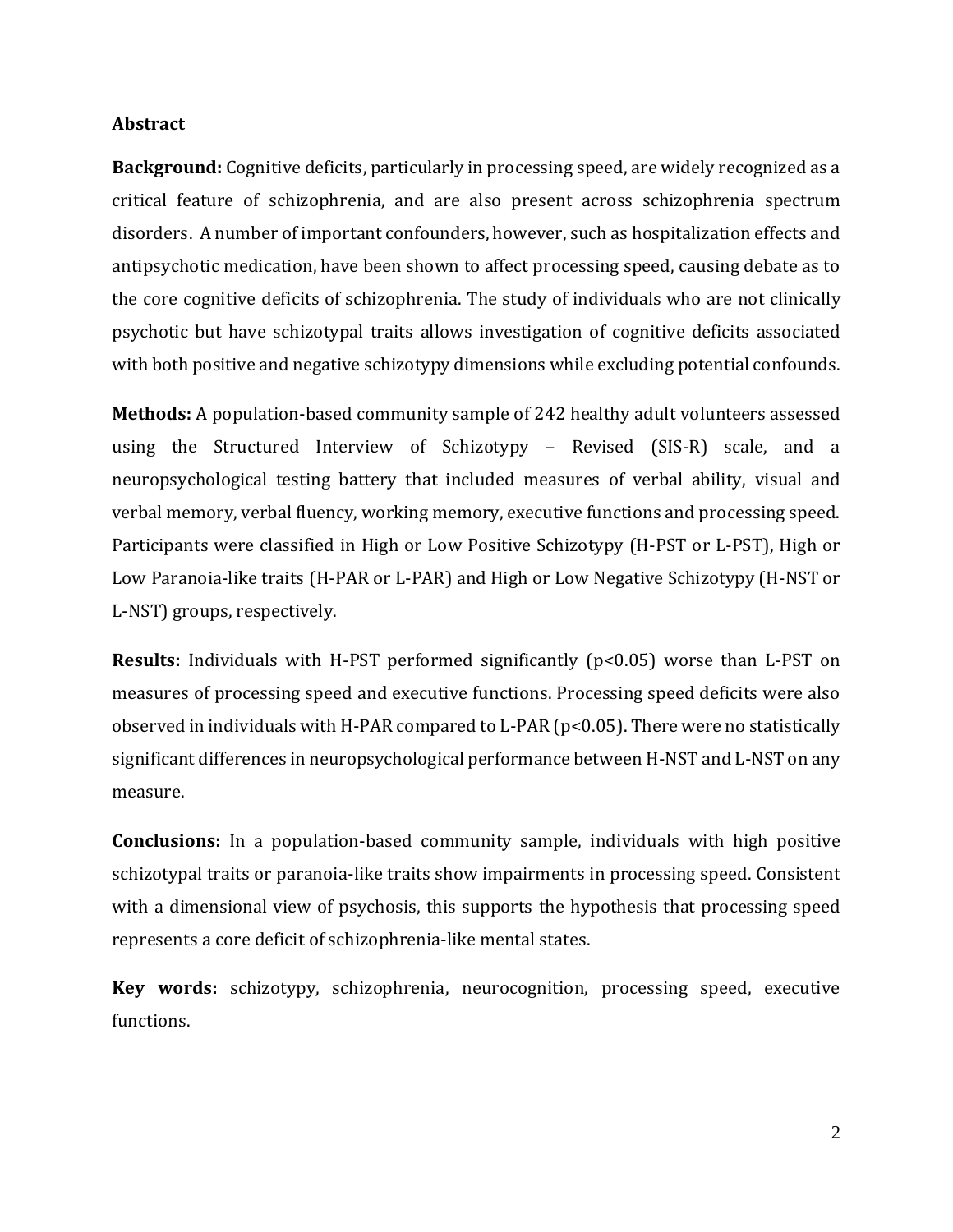# **1. Introduction**

Impaired neuropsychological function is frequently observed in schizophrenia patients and is characterized by severe deficits in memory, learning, executive functions, attention, and processing speed, which are evident against a background of a generalized cognitive deficit (Dickenson et al., 2007; Zanelli et al., 2010). Processing speed, as measured by the digit– symbol task in particular, has been consistently shown to be the most impaired cognitive ability in schizophrenia (Dickenson et al., 2007). Schizotypal Personality Disorder (SPD) shares common etiological and clinical features with schizophrenia (Nelson et al., 2013), and similarly, studies examining the neuropsychological characteristics of SPD have reported impairments in executive functions (Voglmaier et al., 2005), working memory (McClure et al., 2007), language and verbal learning, attention, and processing speed (Matsui et al., 2007).

Subtle neuropsychological impairments have also been reported in non-clinical samples of individuals with schizotypal traits (Matheson & Langdon, 2008). Schizotypy is a multidimensional construct, initially defined by Bleuler (1911) who observed the schizophrenia-like sub-clinical symptoms observed in relatives of people with schizophrenia. As such, schizotypal traits are believed to represent a fundamental liability to schizophrenia that underlie a range of clinical manifestations ranging between healthy variation and severe mental illness (Rado, 1960; Lenzenweger et al., 2010). The evidence for neuropsychological impairments in schizotypy is mixed. A mild generalized impairment has been described by some (Kim et al., 2011), and specific neuropsychological deficits have been reported by others e.g. in executive functions (e.g. Chang et al., 2011), working memory processing speed (Hori et al., 2014) and sustained attention (Gooding et al., 1999).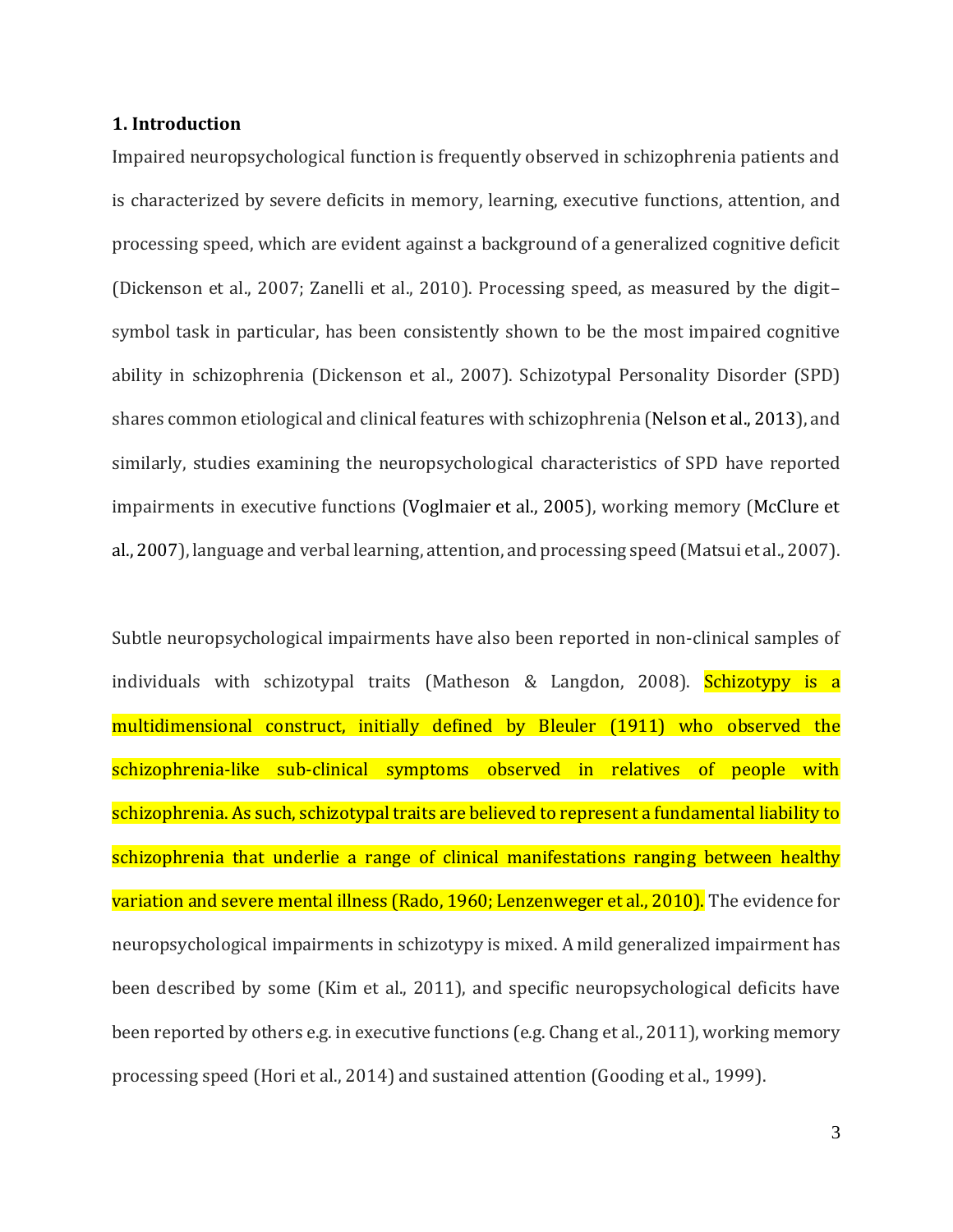A recent systematic review (Siddi et al., 2017) reports that several neurocognitive impairments were related to schizotypy, in particular cognitive flexibility and verbal and visual working memory. Alternatively, different dimensions of schizotypy may be associated with differential profiles of cognitive impairment (Dinn et al., 2002). Executive function and verbal IQ impairments have been shown to be associated with positive schizotypy (Chang et al., 2011; Noguchi et al., 2008), while attention (Sarkin et al., 1998), working memory (Park & McTigue, 1997), and executive function deficits (Daly et al., 2012) have, for example, been linked to negative schizotypy. However, others report that similar cognitive impairments relate to both dimensions suggesting common cognitive factors may be involved in both the positive and negative dimensions of schizotypy (Gooding et al., 1999; Matheson & Langdon, 2008).

While findings which speak to the relationship between specific schizotypy dimensions and cognition are inconsistent, several methodological limitations might contribute to some degree account for this lack of consistency. Studies have predominantly relied on self-report measures of schizotypy (Nelson et al., 2013) such as questionnaires, which are prone to bias such as social desirability bias or subjective interpretation of the questions (Cohen et al., 2014). Studies often used small samples consisting of university students, and a limited neuropsychological assessment battery (Dinn et al., 2002; Daly et al., 2012; Cohen et al., 2014).

Investigating schizotypal traits, or schizotypy, in non-clinical and community samples is valuable because it allows the study of neuropsychological impairment without the presence of potentially confounding factors such as medication, hospitalization and developmental course. In addition, the value of non-clinical, community samples is that they can be

4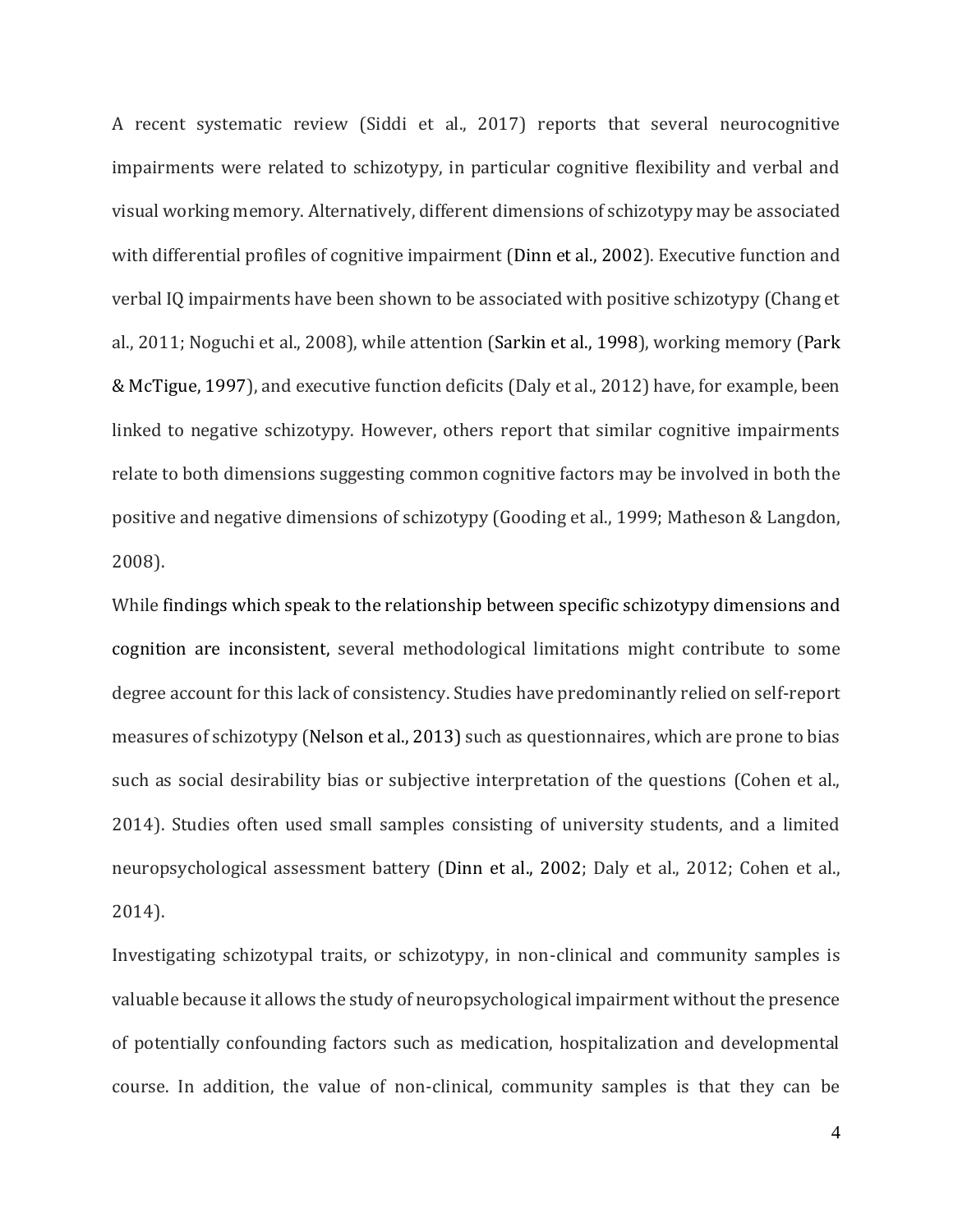informative as to the range of symptoms and associated neuropsychological impairments in the population, including their presence in individuals who do not seek psychiatric care (Gur, 2016).

In the present study we systematically investigated the neuropsychological impairment associated with schizotypy, and tested (a) the presence of a generalized neuropsychological impairment, and (b) if processing-speed represents a core dysfunction - consistent with a robust meta-analytic evidence found in schizophrenia (Dickinson et al., 2007). Three features of the present study are especially important. First, we studied a large community sample. Second, participants were administered a broad neuropsychological assessment enabling detailed comparison of multiple cognitive domains. Finally, schizotypal traits were assessed using a validated structured interview, not self-report or questionnaire measure. Taken together these study characteristics enable more reliable and detailed comparisons and greater generalizability than in previous research.

## **2. Methods and Materials**

The study took place at the Sheba Medical Centre (Tel Aviv, Israel). Ethics committees in Israel and the US approved the study, and each participant gave written informed consent. The authors assert that all procedures contributing to this work comply with the ethical standards of the relevant national and institutional committees on human experimentation and with the Helsinki Declaration of 1975, as revised in 2008.

#### 2.1 Participants

Participants were ascertained from a well-defined catchment area in the central coastal area of Israel using methods aimed at limiting sampling bias. Briefly, recruitment procedures

5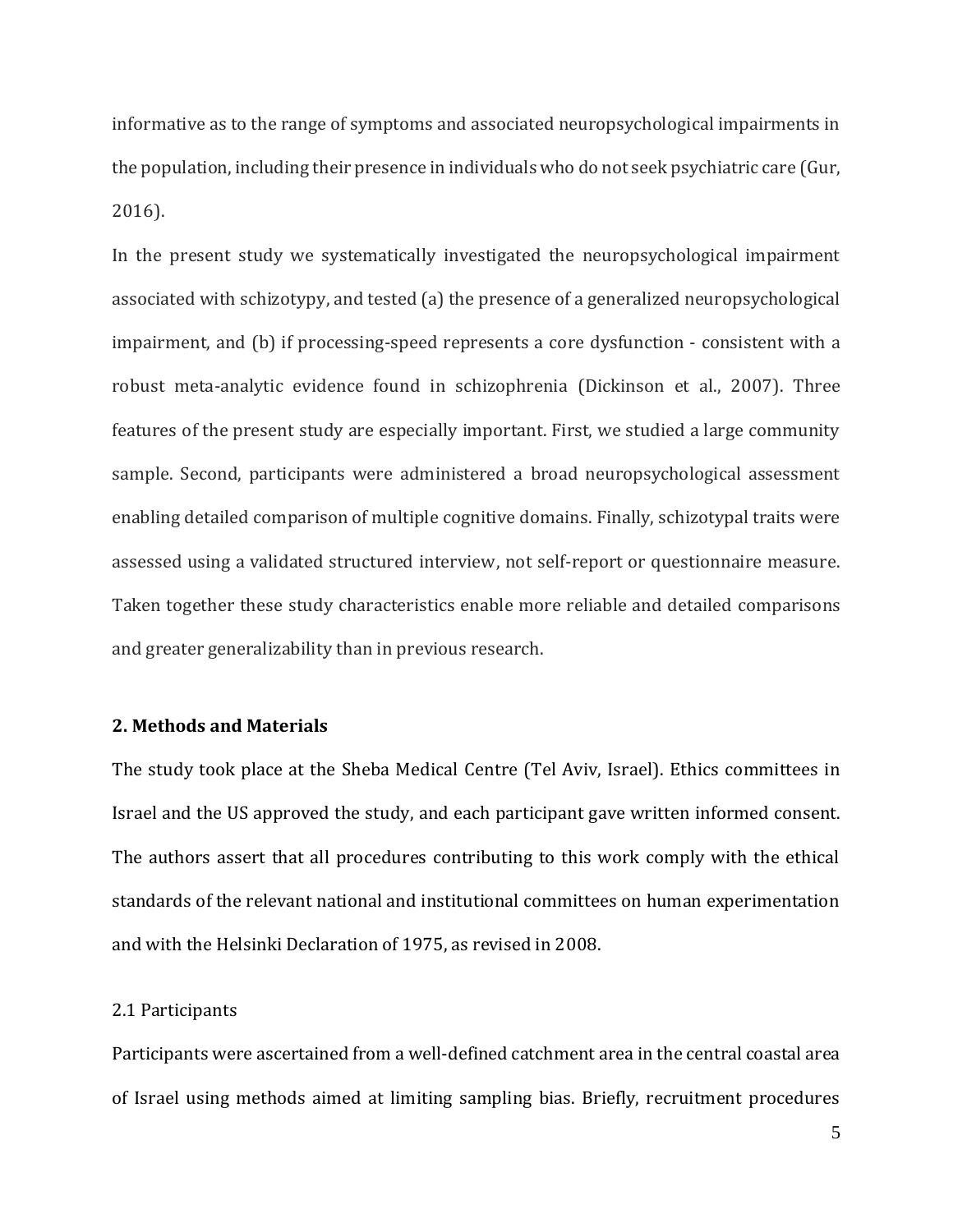adhered to a scientific survey sampling method. Residential telephone numbers in the catchment area were randomly sampled. Research staff members called these numbers, conducted preliminary screening for demographic characteristics, and using a prepared script explaining the purpose of the study, asked whether respondents would consider participating. Persons who passed the initial screening and who were interested in participating were invited for a clinical and neuropsychological assessment. 272 volunteer controls were recruited and consented. Due to incomplete information, 242 participants were included in the final analysis.

## 2.2 Assessment of Schizotypy

The modified Structured Interview for Schizotypy (SIS-R; Vollema & Ormel, 2000) which is part of the Diagnostic Interview for Genetic Studies was administered to assess schizotypy. Interviewers were psychology graduates trained in SIS-R administration. The modified SIS-R is a reliable measure of 11 schizotypy traits: Ideas of Reference, Suspiciousness, Magical Thinking, Illusions, Psychotic-like Symptoms, Social Isolation, Introversion, Sensitivity, Anger in Response to Perceived Offense, Social Anxiety and Narrow Affect. The scores range from zero ('virtually no evidence of symptoms') to six ('symptoms present and quite severe'), where a score of three represents clearly present symptoms with some clinical significance. Studies report that the SIS-R is a valid and reliable measure (Vollema & Ormel, 2000; Tsuang et al., 2002; ).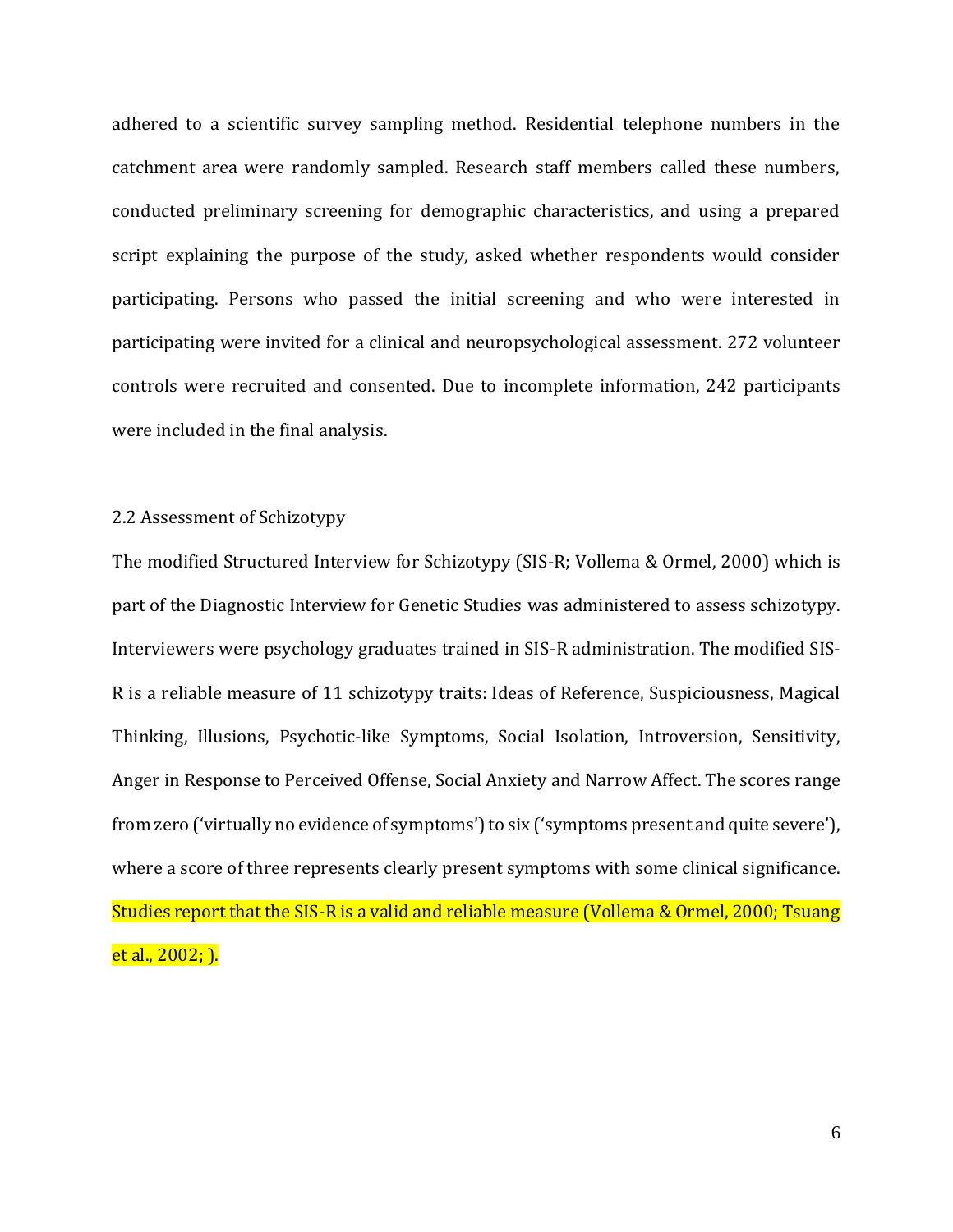### 2.3 Neuropsychological assessment

A comprehensive neuropsychological battery was administered. Verbal fluency was assessed using the Delis-Kaplan Executive Function System (D-KEFS; Delis et al., 2001) Verbal Fluency (letter fluency) and Semantic Fluency (category fluency) subtests. Verbal ability was evaluated using the Word-reading and Spelling subtests of the Wide Range Achievement Test (WRAT-IV; Wilkinson & Robertson, 2006) and the Information subtests of the Wechsler Adult Intelligence Scale (WAIS-III; Wechsler, 1997a). Visuospatial problem solving was assessed using the Block Design subtest of the WAIS-III. Working memory was measured using the Wechsler Memory Scale (WMS-III; Wechsler, 1997b) Spatial Span Forward and Backward subtests, WAIS-III Digit Span Forward and Letter-Number Sequencing subtests, Visual Patterns Test (VPT; Della Sala et al., 1997) and Listening Memory Span (LMS; Daneman & Carpenter, 1980) tests. Visual memory was evaluated using WMS-III Visual Reproduction immediate and delayed subtest. Verbal memory was assessed using WMS-IV Logical Memory subtest (immediate, delayed, and recognition scores; Wechsler, 2009) and California Verbal Learning Test (CVLT; Delis et al., 2000) immediate, delayed and recognition conditions. Processing speed was assessed using the Number Sequencing, Letters Sequencing and Motor Speed subcomponents of the D-KEFS Trail Making Test (TMT-2; TMT-3; TMT-5; Delis et al., 2001) and the WAIS-IV Digit Symbol Coding subtest. Executive functioning was measured using category Switching fluency test (total correct response and accuracy), Card Sorting Test (free sorting description score and sort recognition score), Tower test and D-KEFS Trail Making Test Number-Letter shifting test subcomponent (TMT-4; Delis et al., 2001).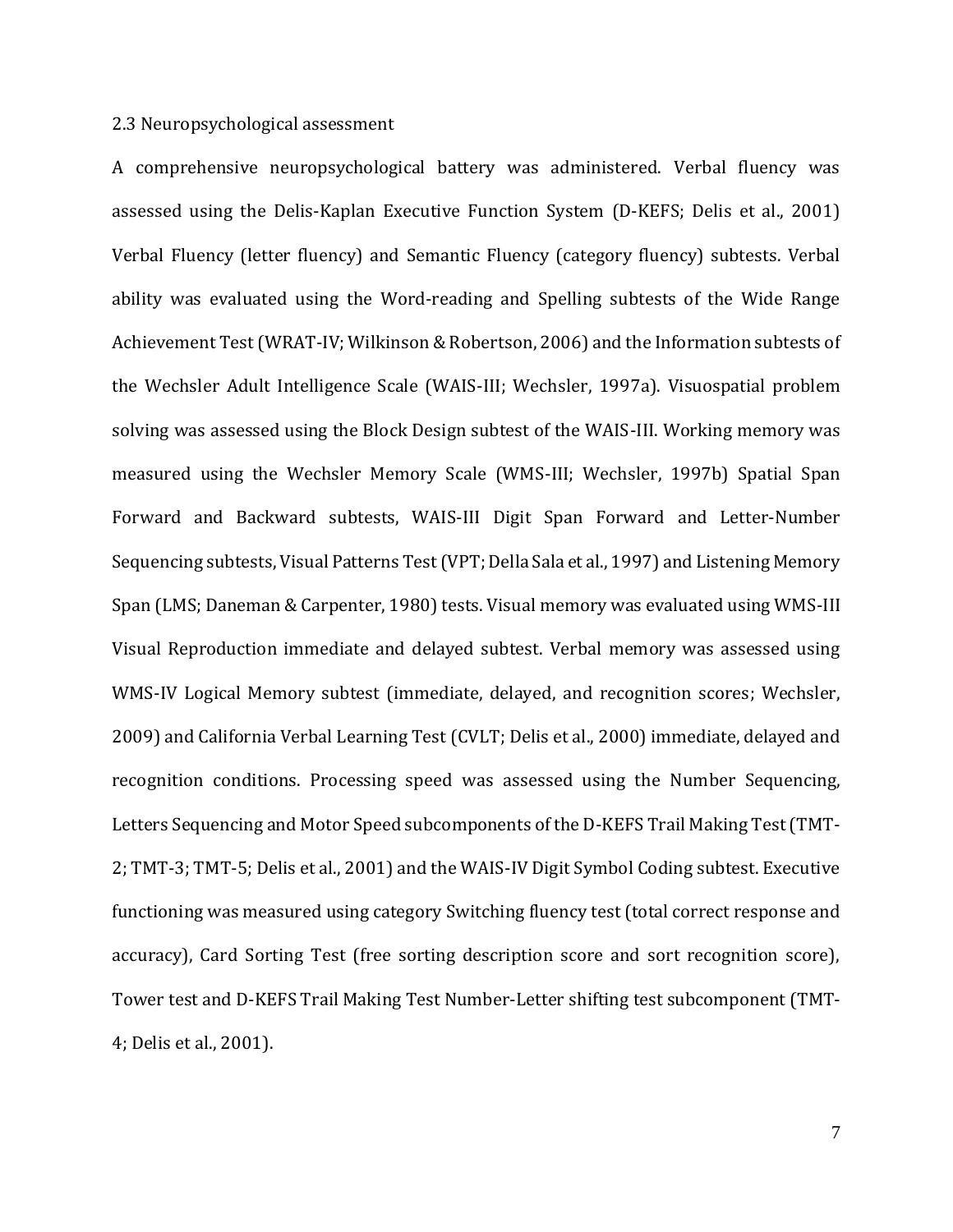#### 2.4 Data Analysis

A principal axis factor analysis with promax rotation was performed with 3 factors (as suggested by eigenvalues>1 and parallel analysis). The three factors were labelled as Negative schizotypy (Narrow Affect, Social Isolation, Introversion), Paranoia-like traits (Sensitivity, Social Anxiety, Anger in Response to Perceived Offense, Ideas of Reference, Suspiciousness) and Positive schizotypy (Magical Thinking, Illusions, Psychotic-Like Symptoms). Participants were classified as having High or Low scores within each of these three groups (based on a sum of scores of all traits within each of the factors). These were split by approximately top third of the scorers versus the others, consistent with quasidimensional conceptualisation of schizotypy. The following subgroups were formed: High Positive Schizotypal Traits (H-PST) vs. Low Positive Schizotypal Traits (L-PST), High Paranoia-like Traits (H-PAR) vs. Low Paranoia-like Traits (L-PAR) and High Negative Schizotypal Traits (H-NST) vs. Low Negative Schizotypal Traits (L-NST).

Demographic and other background characteristics of the High and Low scoring individuals within each of the three groups were compared using univariate ANOVA and Chi-square tests. The distributions of raw scores were assessed for normality and outliers. To allow for comparisons between different cognitive measures, neuropsychological test raw scores were converted to standardized Z-scores so that comparisons between different cognitive measures could be made and represents a standard way of reporting across a large cognitive battery.

A repeated-measures analysis of covariance (ANCOVA) was used to compare neuropsychological performance between H-PST and L-PST, H-PAR and L-PAR and between H-NST and L-NST. Neuropsychological tests were the within-subject factor, and schizotypy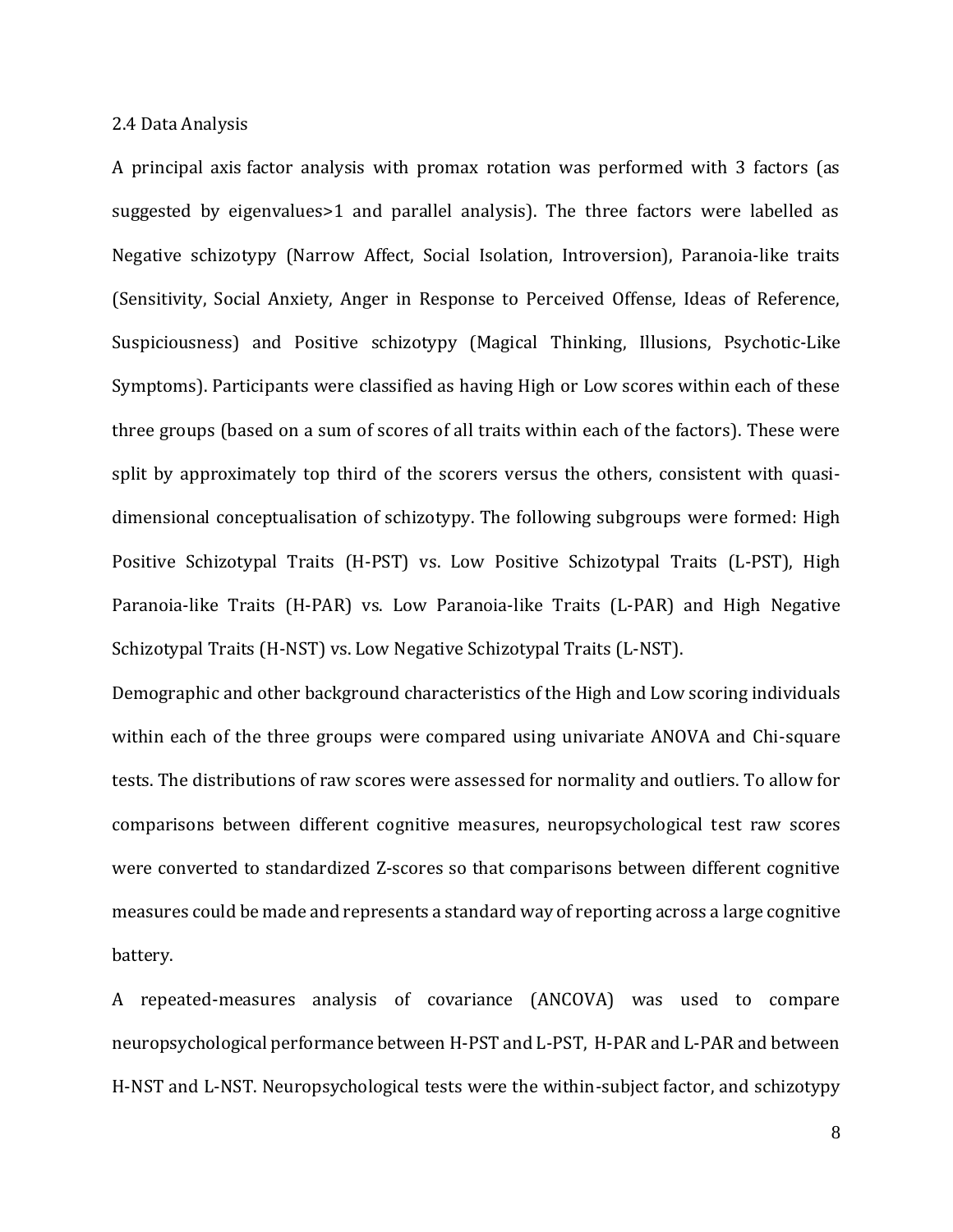subgroup was the between-subject factor. Covariates were sex and age. For descriptive purposes, post-hoc univariate ANCOVA was applied to each individual test. Cohen's d effect sizes were computed based on differences in standardized scores. Effect sizes of 0.2, 0.5 and 0.8 reflect 'small', 'medium' and 'large' effects respectively (Cohen, 1988). Due to the exploratory nature of our analysis and the non-independence of the neurocognitive domains, we also used the [False Discovery Rate](https://www-sciencedirect-com.eresources.mssm.edu/topics/neuroscience/false-discovery-rate) (FDR) method to control for multiple comparisons. The FDR procedure was carried out separately for each of the three schizotypy factors Following McDonald (2014) results with *p*-values < 0.05 and q-values < 0.25 were retained as significant.

In addition, in order to attempt to 'isolate' the neurocognitive factors associated with scoring highly on each of the positive, negative, and paranoid dimensions separately, a sensitivity analysis was carried out (using ANCOVA). Firstly, we compared neurocognitive performance of individuals who scored low across all three schizotypy domains (Negative, Positive, Paranoia-like traits) with those who scored high on Negative Schizotypy but low on Positive Schizotypy and Paranoia. Secondly, we compared neurocognitive performance of individuals who scored low across all three factors with those who scored high on either Positive Schizotypy or Paranoia (but low on Negative Schizotypy). Both analyses were adjusted for sex and age. Due to limited data, the Positive Schizotypy and Paranoia domain were combined for the purpose of this analysis - consistent with the SIS-R literature (Vollema & Ormel, 2000). Analyses were carried using IBM Statistical Package v22.

### **3. Results**

## 3.1. Demographic characteristics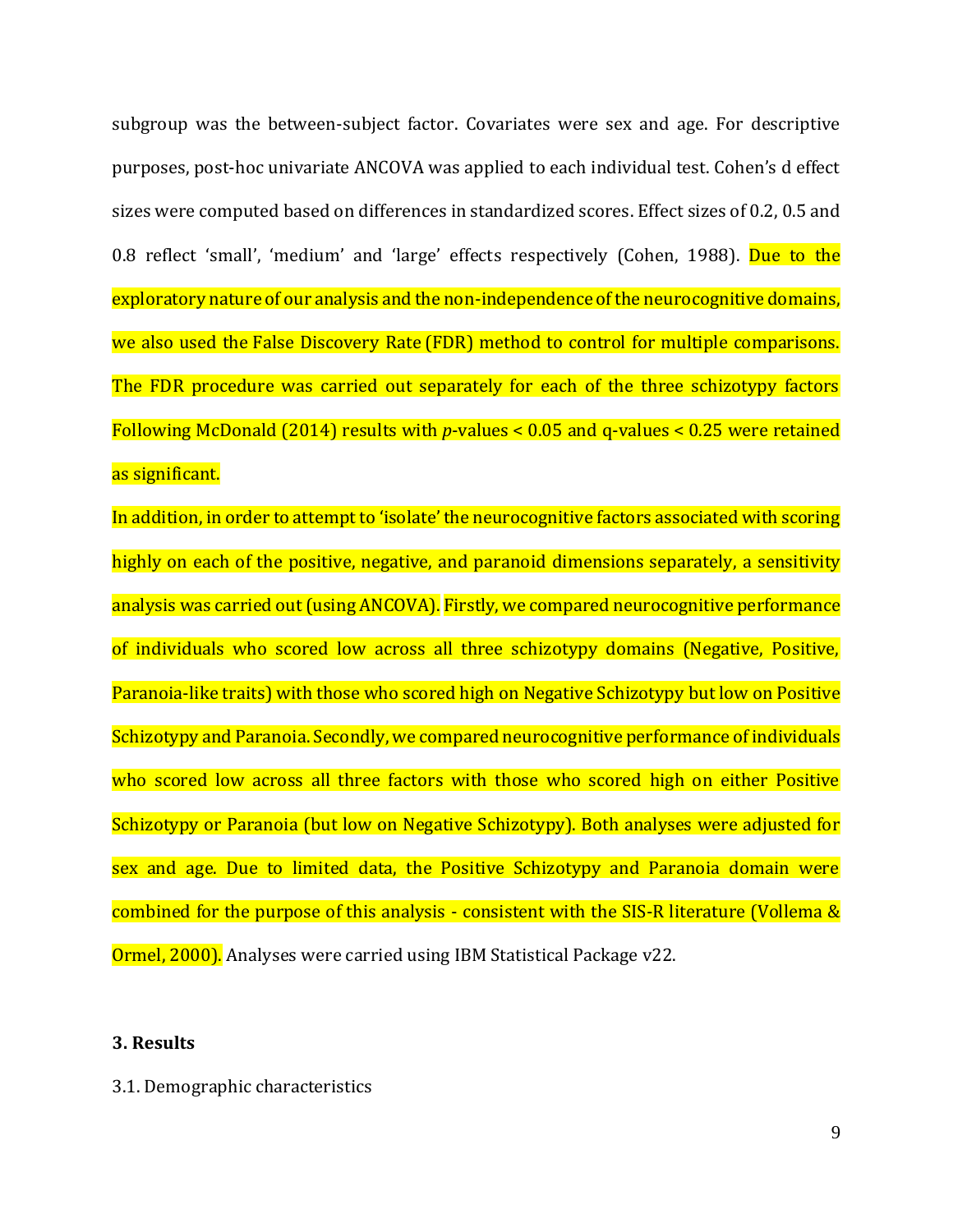The average age of the sample (N=242) was 40.7 (SD=13.5, range 17-65) years of age (35.2% male and 64.8% female) and had on average 14.3 years of education. 13% of sample had at least one schizotypal symptom with clinical significance present (a score of 3 or more). Overall, the most frequently reported schizotypal trait was 'sensitivity' (reported by 88% of the sample, 22% above clinical significant level), the least frequently reported trait was 'ideas of reference' (reported by 18% of the total sample, 3% above clinical significance). 87 participants (36%) were classified as H-PST, and 155 as L-PST. 81 participants (34%) were classified as H-PAR, 154 as L-PAR. 102 (42%) participants were classified as H-NST, and 139 as L-NST. Demographic characteristics are shown in Table 1.

#### --- Table 1 here ---

#### 3.2 Positive Schizotypy and neurocognitive performance

The repeated-measures ANCOVA analysis did not show a statistically significant difference in neuropsychological performance between H-PST and L-PST groups (unadjusted F(30,162)=1.27, p=.311, adjusted F(30,155)=1.23, p=.205). For the group x neuropsychological test interaction term a trend for statistical significance was observed (adj. F(27,158)=1.42, p=.070). Inspection of Figure 1 revealed that effect sizes varied between individual neuropsychological measures. To explore this further, individual ANCOVA comparing high and low positive schizotypy were conducted for each cognitive test. Differences between high and low positive schizotypy were evident for the processing speed domain (Digit symbol: F(1,229)=8.55, p=.004, Cohen's *d*=0.27,D-KEFS TMT3: F(1,216)=5.55, p=.019, Cohen's *d*=.33) and executive function when measured by D-KEFS TMT4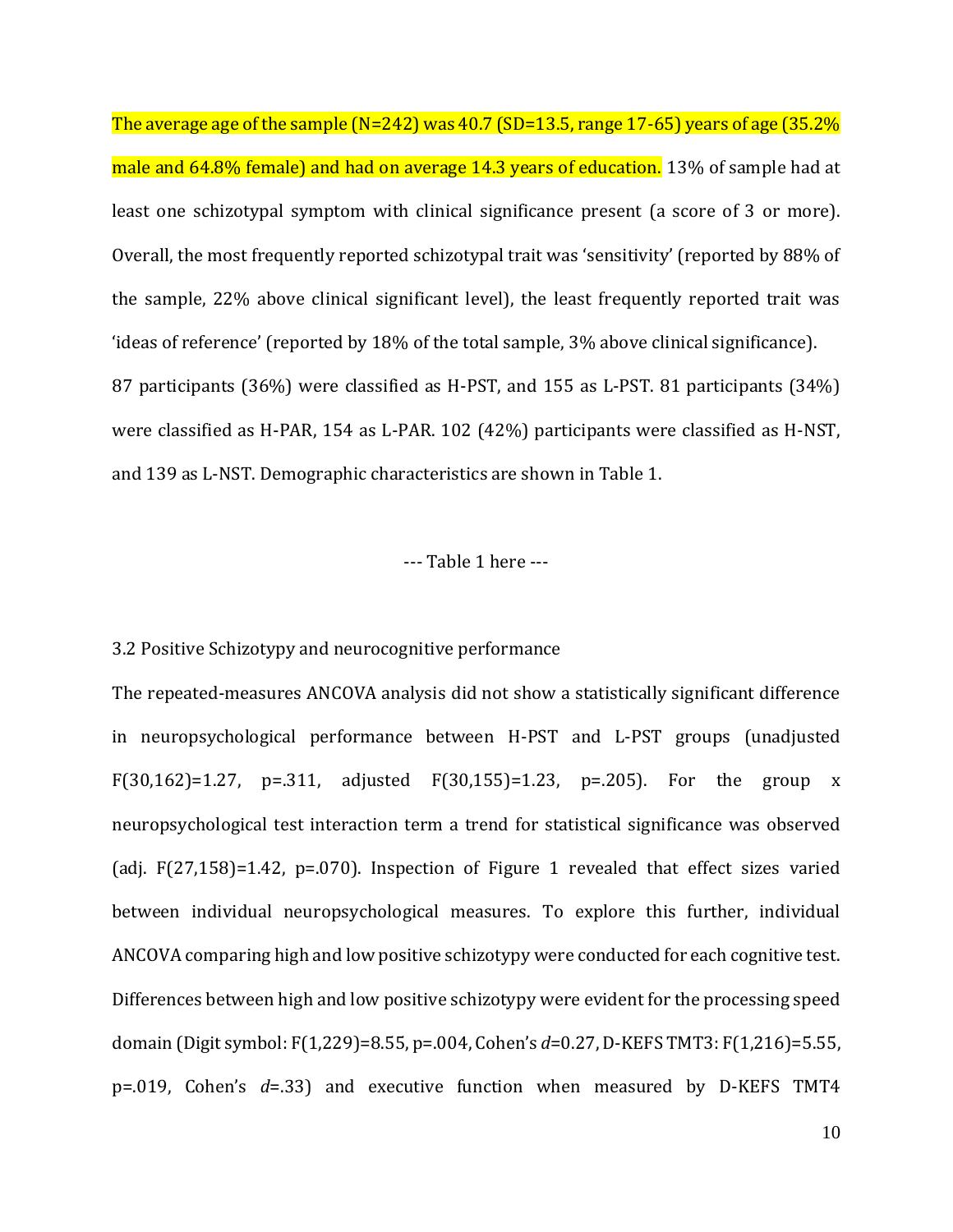(F(1,215)=6.41, p=.012, Cohen's *d*=.31). These measures also reached the FDR level of significance. There were no statistically significant differences between high and low positive schizotypy groups in any of the measures of working memory, verbal or visual memory, verbal knowledge or verbal fluency.

--- Figure 1 here ---

3.3 Paranoia-like traits and neurocognitive performance

Individuals scoring high on paranoia-like traits differed in overall neuropsychological performance compared to those with low paranoia-like traits (unadjusted F(30,154)=1.64, p=0.049, adjusted F(30,148)=1.96, p=.010). A group x neuropsychological test interaction term was also statistically significant (adj. F(27,151)=1.82, p=.013). Individual ANCOVAs showed that high paranoia-like traits were associated with impairments in the processing speed domain (Digit symbol: F(1,223)=6.94, p=.009; Cohen's *d*=.27; TMT2: (F(1,216)=4.31, p=.039, Cohen's *d*=.24) (Figure 2). However, these measures did not reach the FDR level of significance.

--- Figure 2 here ---

3.4 Negative Schizotypy and neurocognitive performance

There were no significant differences between the high and low negative schizotypy groups in overall neuropsychological performance (unadjusted F(30,162)=1.11, p=.33), adjusted F(30,156)=1.02, p=.417) (Figure 3). The group x neuropsychological test interaction term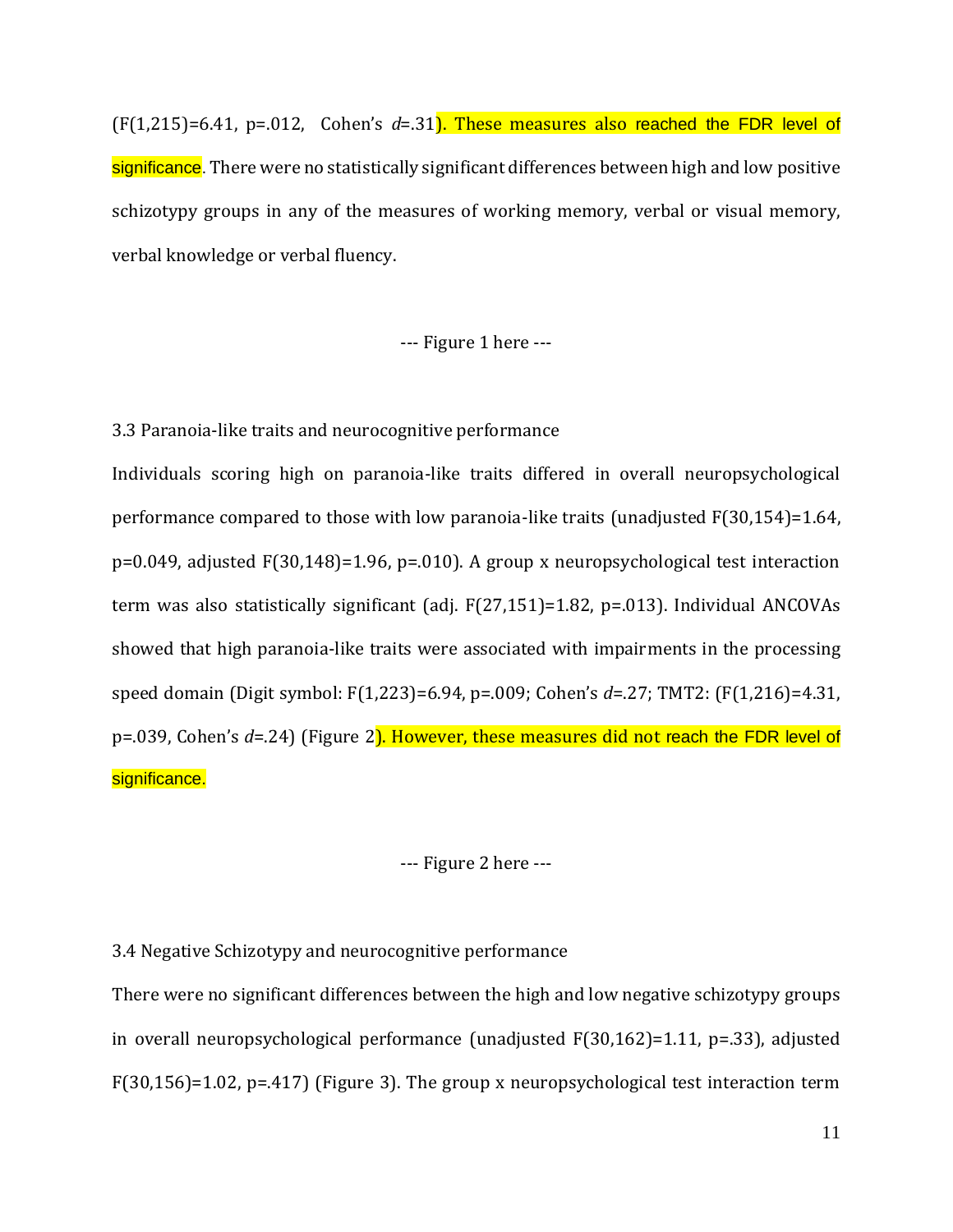was not statistically significant (adj. F(27,159)=1.08, p=.368), and there was no statistically significant group difference observed for any individual test (Figure 3).

--- Figure 3 here ---

# 3.5 Sensitivity analysis

The difference between neurocognitive performance of individuals scoring high on Negative Schizotypy (and low on Positive Schizotypy and Paranoia) compared to group of individuals scoring low across all three domains was not statistically significant (adjusted  $F(1,78)=1.097$ , p=.298, Figure 4). The inspection of Figure 4 reveals similar patterns of neurocognitive performance of individuals scoring high on either Positive Schizotypy or Paranoia (and low on Negative Schizotypy) when compared to performance of individuals observed in Figures 1 and 2. However, the difference between high Positive Schizotypy/Paranoia and those individuals scoring low across schizotypy domains was not statistically significant (adj. F(1,81)=0.149, p=.700).

Finally, for descriptive purpose we examined whether there was an interaction of gender and schizotypy dimensions on cognitive scores. Results were not statistically significant but for completeness are reported in supplementary materials.

--- Figure 4 here ---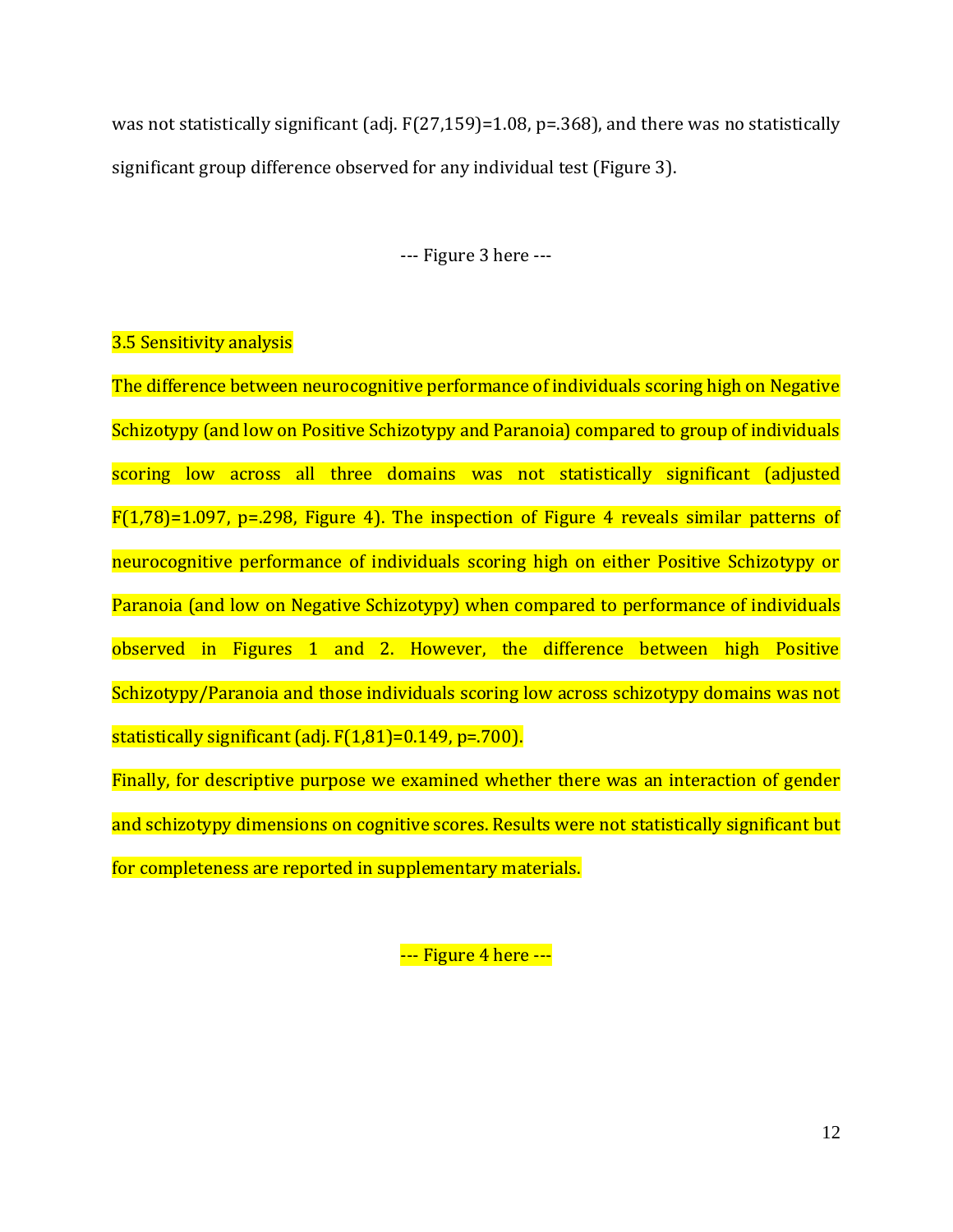#### **4. Discussion**

In this community-based sample, high positive schizotypal traits and paranoia-like traits were associated with neuropsychological impairment, particularly in processing speed, while high negative schizotypal traits were not associated with any cognitive deficits. A generalized deficit was not detected. The current findings are consistent with a recent study (Karagiannopoulou et al., 2016) that reported processing speed deficits in high schizotypy, in particular among individuals with high paranoid schizotypy. In contrast, some previous studies suggested processing speed to be unimpaired in individuals with high schizotypy (Badcock et al., 2105). Discrepancies between studies could be due to methodological differences, including sample size and methods for assessment of schizotypy.

The results highlight similarities, as well as differences, between neuropsychological dysfunction associated with schizotypy and schizophrenia. We found a negative association between positive schizotypy / paranoia-like traits and digit symbol coding test performance. Such an association between dimensions of schizotypy and neuropsychological functioning was not observed for any other domain, suggesting a potential selective impairment in processing speed. Impairments in processing speed have been consistently reported in schizophrenia, for example, two meta-analyses (Dickenson et al., 2007; Henry & Crawford, 2005) indicated that processing speed (as measured by the same (Digit Symbol coding test) is the most severe cognitive impairment in schizophrenia. Processing speed deficits are also a marker of risk as processing speed dysfunction has been found in ultra-high risk groups (Kelleher et al., 2013). Relatives of schizophrenia patients show deficits of similar magnitude in processing speed to the ones observed in this study (Dickenson et al., 2007; Snitz et al.,

13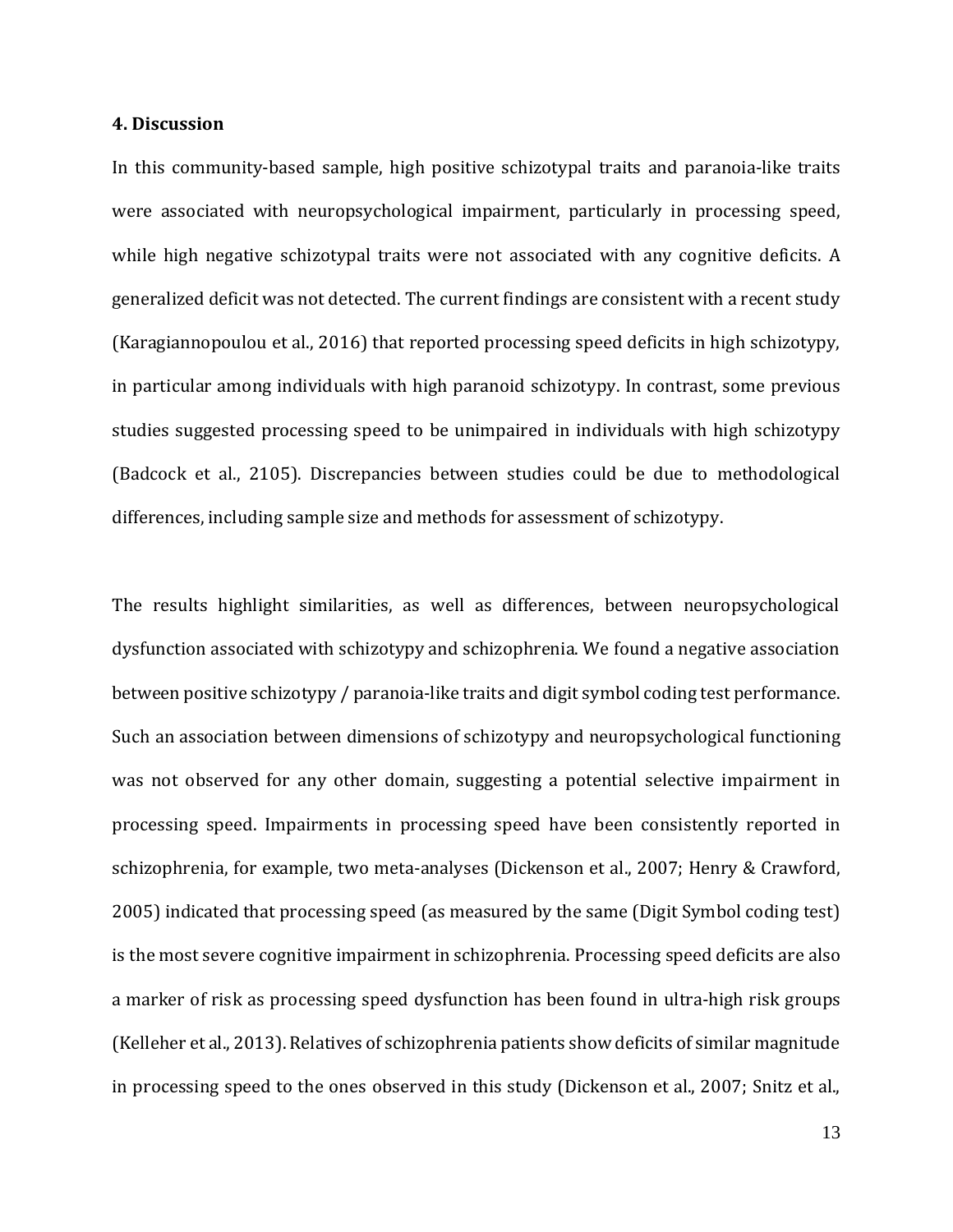2006), thus taken together, these findings support the importance of processing speed deficits in schizophrenia and spectrum disorders, and suggests there may be a trait-like quality of digit symbol coding impairment within patients and at-risk individuals (Dickenson et al., 2007). The discrepancy between a substantial coding impairment in schizophrenia and small impairment in positive schizotypy and paranoia, similar to the deficits in processing speed in relatives of schizophrenia patients suggests that schizophrenia may be associated with increasing abnormality in processing speed (Mollon et al., 2016).

In schizophrenia, studies report small to moderate correlations between severity of cognitive impairment and severity of negative symptoms (Rabinowitz et al., 2002). In addition, some studies observed (Dinn et al., 2002; Delawalla et al., 2006) that only negative and disorganized schizotypy, but not positive schizotypy, were related to cognitive impairments. This however was not supported in this study, as we did not find a relationship between negative schizotypy and cognitive impairment. It is also worth noting that these studies had much smaller sample sizes, and one (Dinn et al., 2002) utilised a short self-rating questionnaire to measure schizotypy. Consistent with our present results, Noguchi et al. (2008) did not find an association between cognitive functioning and negative schizotypy.

Whilst this study has a number of strengths, including the use of a structured interview to measure schizotypy and a community sample, which allows for greater generalizability on the relation between schizotypy and associated neuropsychological impairments in the population, it also has some potential limitations. One potential limitation of the present study is the differences in gender distribution in high and low schizotypy groups. However, there is some evidence that individuals with high schizotypy load performed remarkably

14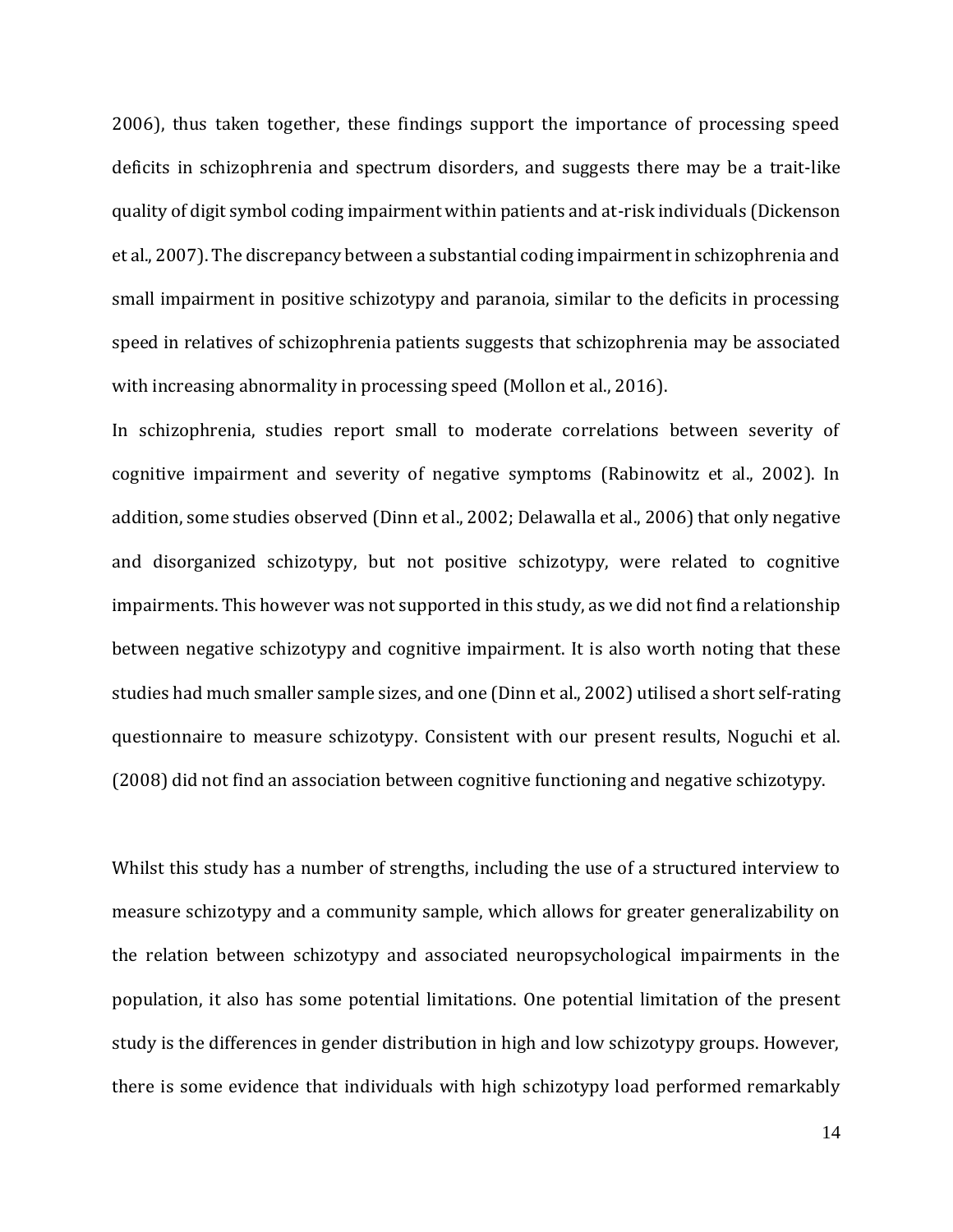similar across genders (Dinn et al., 2002). Gender analyses are included in supplementary materials however with low sample sizes these analyses are tentative though may inform future research. Also, the current results were similar with or without adjustment for age and sex.

Another potential limitation is that many of the included measures are from the D-KEFS (Delis et al., 2001). However, there was considerable variability in the effect sizes observed for different measures from the D-KEFS, including for multiple measurements from the same test, which provides evidence that the observed results are not due to measurement selection only. It is also worth noting that the **primary analyses** examined specific trait factors/dimensions in isolation. However, in the sensitivity analysis, which compared participants who scored low on all dimensions to those who scored high specifically on positive/paranoid schizotypy, whilst group differences were non-significant, they showed a very similar pattern and magnitude of impairment. These deficits are though significantly different and demonstrated more clearly in the more statistically-powered primary analysis.

Lastly, drug use (Thames et al., 2014) and affective states (e.g. depression, anxiety; Carrigan & Barkus, 2017) have been found to impact neurocognitive functioning, but such data was not available for our analysis. Finally, it is possible that in a different measure of schizotypy the neuropsychological impairment may be characterized differently. The version of the SIS-R instrument used here has also replaced a 7-point scale with a revised 4-point scale for increased reliability of ratings.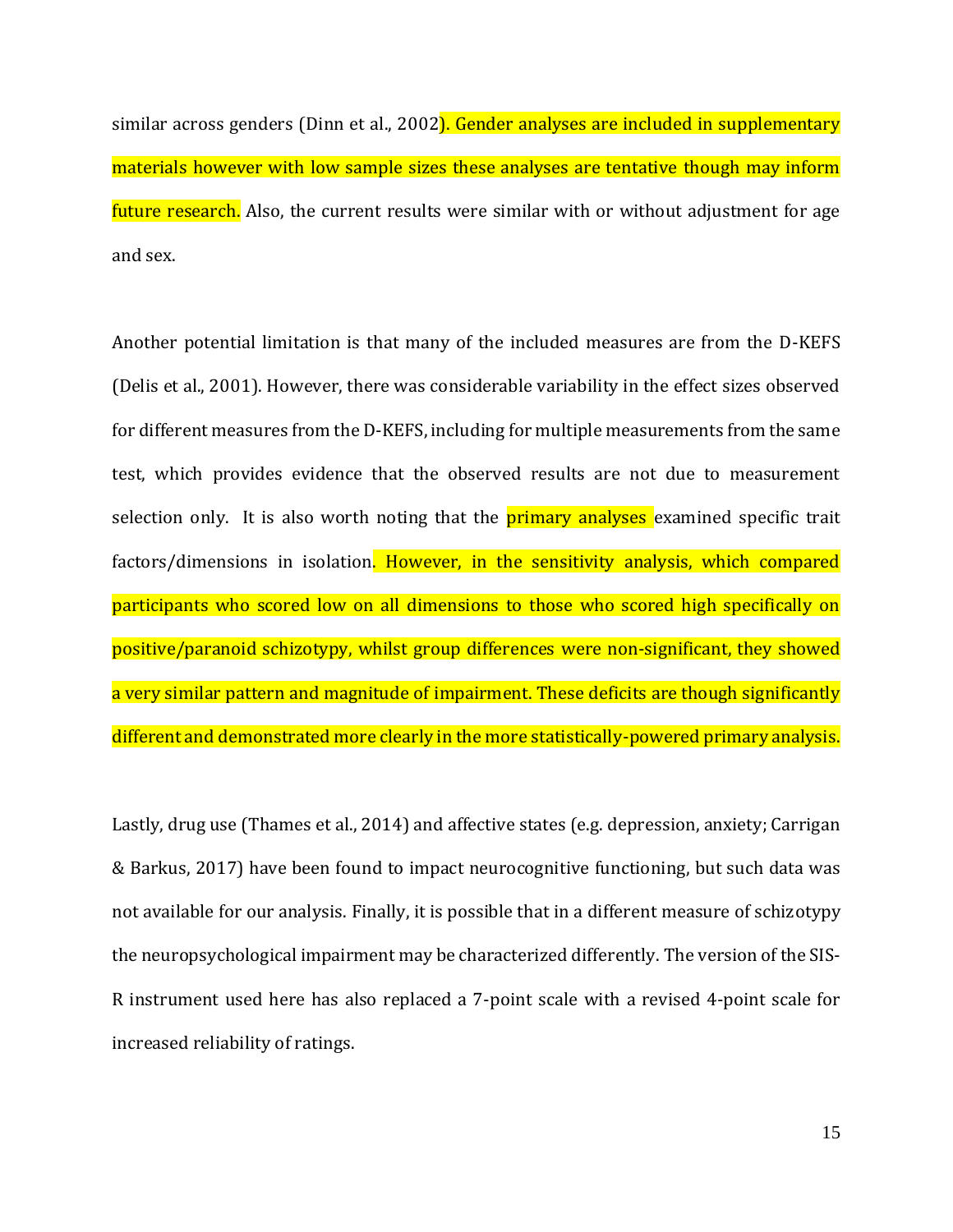In summary, in a population based community sample we found that positive schizotypy and paranoia-like schizotypal traits are associated with a cognitive impairment in processing speed, supporting the hypothesis that processing speed impairment may be a core deficit associated with schizophrenia-like mental states.

## **References**

- Badcock, J.C., Clark, M.L., Pedruzzi, R.A., Morgan, V.A., Jablensky, A., 2015. Intact speed of processing in a community-based sample of adults with high schizotypy: a marker of reduced psychosis risk? Psychiatry Res. 228(3) 531-7.
- Bleuler, E., 1911*.* Dementia Praecox oder Gruppe der Schizophrenien. Deuticke, Leipzig, Germany.
- Carrigan, N., Barkus, E., 2017. Schizotypy and cognitive failures: a mediating role for affect. Psychopathology 50(3) 195-202.
- Chang, T.G., Lee, I.H., Chang, C.C., Yang, Y.K., Huang, S.S., Chen, K.C., Wang, C.H., Chang, Y.H., 2011. Poorer Wisconsin card-sorting test performance in healthy adults with higher positive and negative schizotypal traits. Psy. Clin. Neurosci. 65(6) 596-9.
- Cohen, J., 1988. Statistical Power Analysis For The Behavioral Sciences, third ed. New York: Academic Press.
- Cohen, A.S., Auster, T.L., MacAulay, R.K., McGovern, J.E., 2014. Illusory superiority and schizotypal personality: Explaining the discrepancy between subjective/objective psychopathology. Person. Disord. 5(4) 413.
- Daly, M.P., Afroz, S., Walder, D.J., 2012. Schizotypal traits and neurocognitive functioning among nonclinical young adults. Psychiatry Res. 200(2-3) 635-40.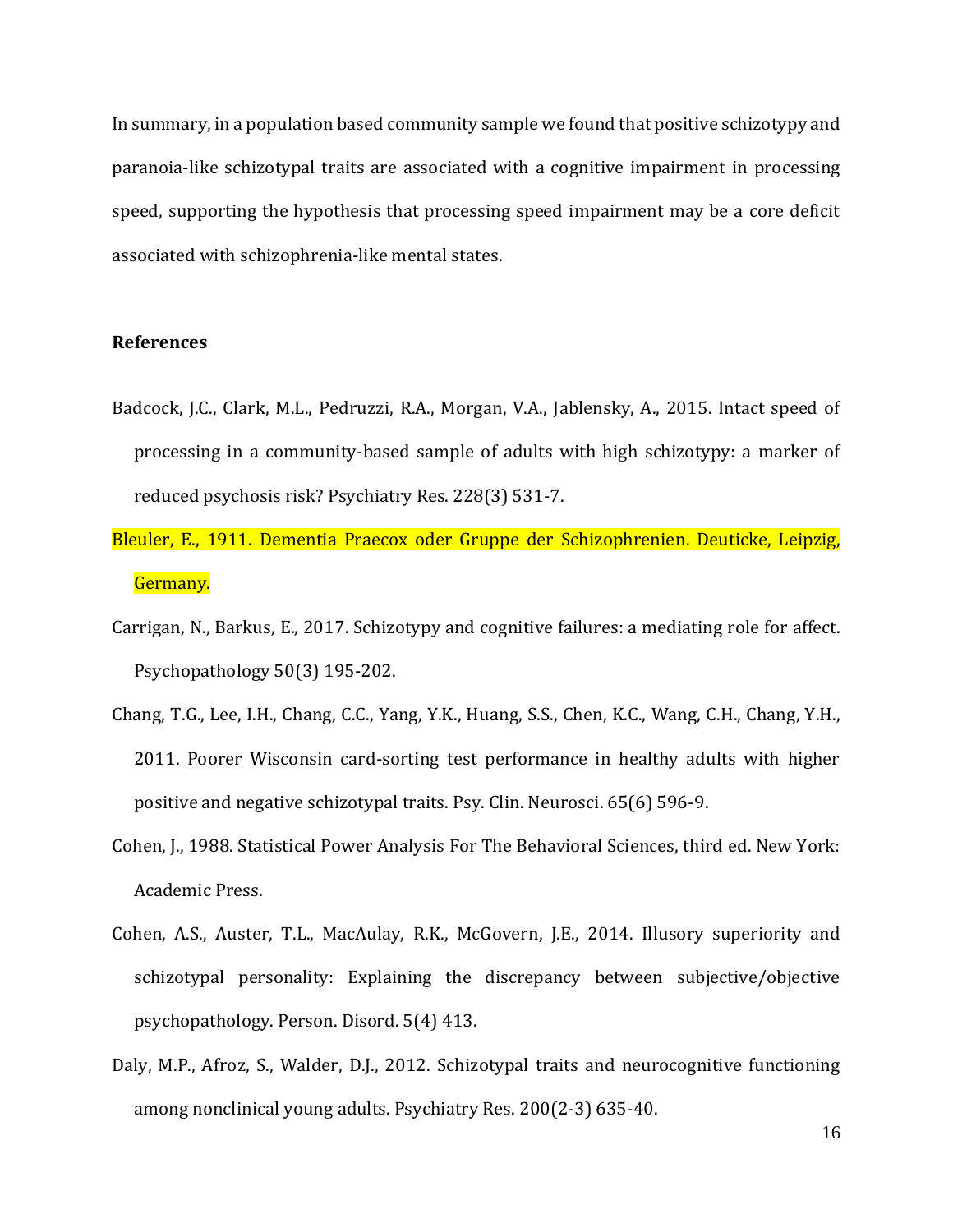- Daneman, M., Carpenter, P.A., 1980. Individual differences in working memory and reading. J. Verb. Learn. Verb Behav. 19(4) 450-66.
- Delawalla, Z., Barch, D.M., Fisher Eastep, J.L., Thomason, E.S., Hanewinkel, M.J., Thompson, P.A., 2006. Factors mediating cognitive deficits and psychopathology among siblings of individuals with schizophrenia. Schiz. Bull. 32(3) 525-37.
- Delis, D.C., Kramer, J.H., Kaplan, E., Ober, B.A., 2000. Manual for the California Verbal Learning Test, (CVLT-II). San Antonio, TX: The Psychological Corporation.
- Delis, D.C., Kaplan, E., Kramer, J., 2001. Delis-Kaplan Executive Function Scale. San Antonio: The Psychological Corporation.
- Della Sala, S., Gray, C., Baddeley, A., and Wilson, J.T.L. (1997). Visual patterns test: a test of short-term visual recall. Thames Valley Test Company.
- Dickinson, D., Ramsey, M.E., Gold, J.M., 2007. Overlooking the obvious: a meta-analytic comparison of digit symbol coding tasks and other cognitive measures in schizophrenia. Arch. Gen. Psy. 64(5) 532-42.
- Dinn, W.M., Harris, C.L., Aycicegi, A., Greene, P., Andover, M.S., 2002. Positive and negative schizotypy in a student sample: neurocognitive and clinical correlates. Schiz. Res. 56(1-2) 171-85.
- Gooding, D.C., Kwapil, T.R., Tallent, K.A., 1999. Wisconsin Card Sorting Test deficits in schizotypic individuals. Schiz. Res. 40(3) 201-9.
- Gur, R.C., 2016. Prospective Community Studies Linking Cognitive Deficits to Subclinical Symptoms and a Step Toward Precision Medicine. JAMA Psych. 73(2) 109-10.
- Henry, J. Crawford, J., 2005. A meta-analytic review of verbal fluency deficits in schizophrenia relative to other neurocognitive deficits. Cogn. Neuropsychiatry 10(1) 1-33.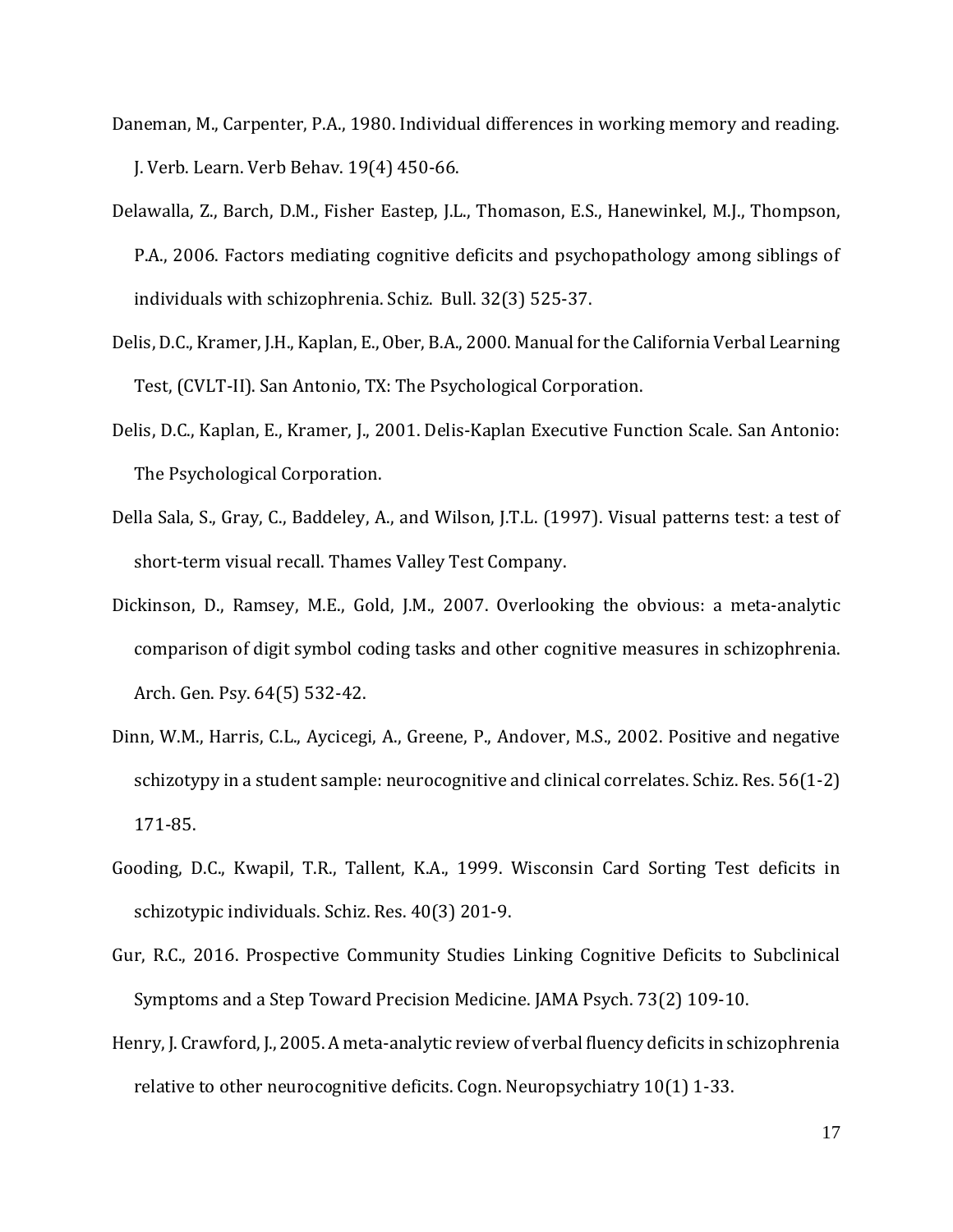- Hori, H., Teraishi, T., Sasayama, D., Matsuo, J., Kinoshita, Y., Ota, M., Hattori, K., Kunugi, H., 2014. A latent profile analysis of schizotypy, temperament and character in a nonclinical population: association with neurocognition. J. Psychiatry Res. 48(1) 56-64.
- Karagiannopoulou, L., Karamaouna, P., Zouraraki, C., Roussos, P., Bitsios, P., Giakoumaki,S.G., 2016). Cognitive profiles of schizotypal dimensions in a community cohort: Common properties of differential manifestations. J. Clin Exp. Neuropsy. 38(9) 1050-63.
- Kelleher, I., Murtagh, A., Clarke, M.C., Murphy, J., Rawdon, C., Cannon, M., 2013. Neurocognitive performance of a community-based sample of young people at putative ultra high risk for psychosis: support for the processing speed hypothesis. Cogn. Neuropsychiatry 18(1-2) 9-25.
- Kim, M-S., Oh, S.H., Hong, M-H., Choi, D.B., 2011. Neuropsychologic profile of college students with schizotypal traits. Compreh. Psych. 52(5) 511-6.

Lenzenweger, M. F., 2010*.* Schizotypy and Schizophrenia. Guilford Press, New York.

- Matheson, S., Langdon, R., 2008. Schizotypal traits impact upon executive working memory and aspects of IQ. Psychiatry Res. 159(1-2) 207-14.
- Matsui, M., Yuuki, H., Kato, K., Takeuchi, A.I., Nishiyama, S., Bilker, W.B., Kurachi, M., 2007. Schizotypal disorder and schizophrenia: a profile analysis of neuropsychological functioning in Japanese patients. J. Int. Neuropsy. Soc. 13(4) 672-82.
- McClure, M.M., Romero, M.J., Bowie, C.R., Reichenberg, A., Harvey, P.D., Siever, L.J., 2007. Visual-spatial learning and memory in schizotypal personality disorder: continued evidence for the importance of working memory in the schizophrenia spectrum. Arch. Clin. Neuropsy. 22(1) 109-16.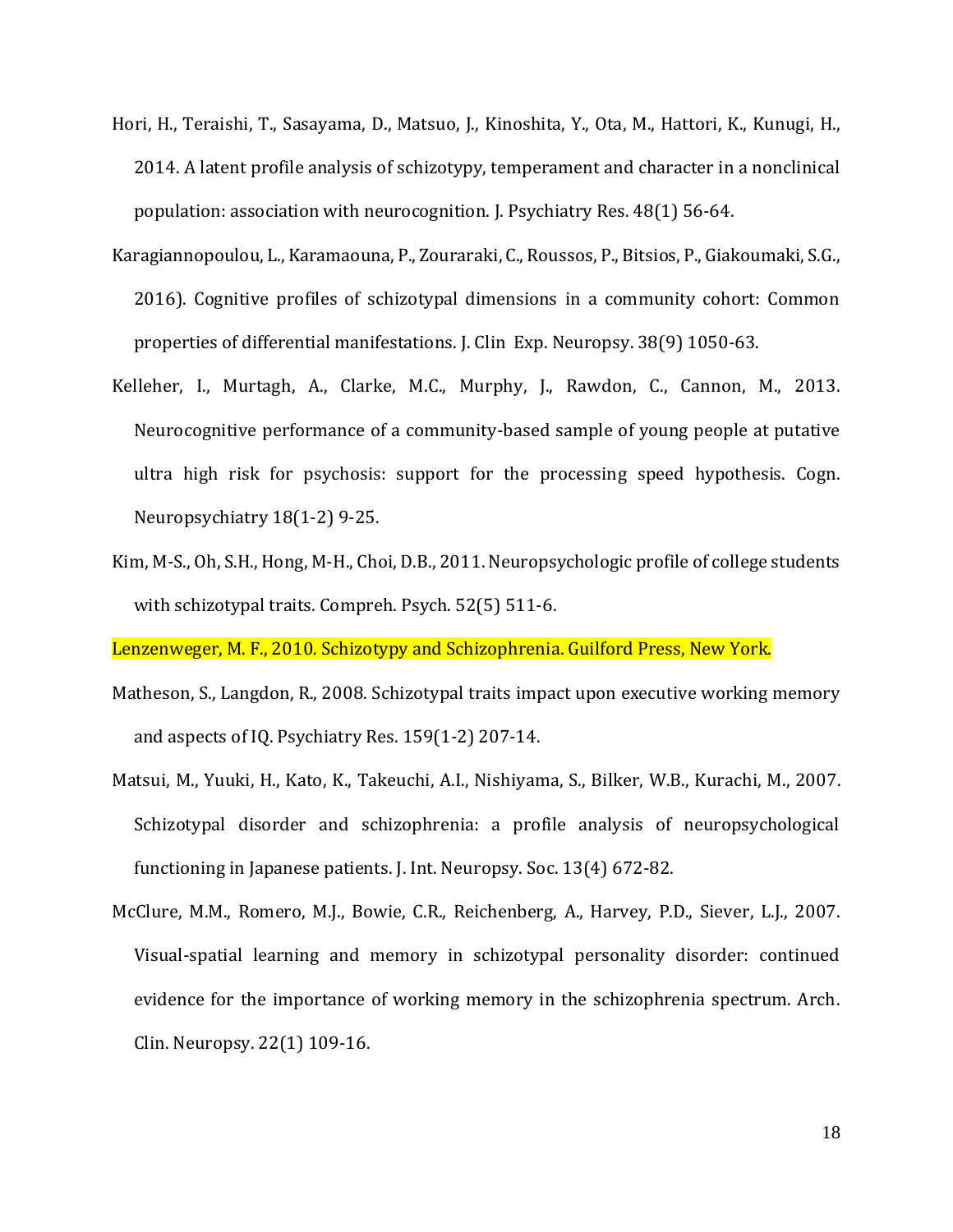- McDonald, J. H., 2014. Handbook of Biological Statistics, 3rd Edn Sparky House Publishing. Baltimore, MD: sparky house publishing.
- Mollon, J., David, A.S., Morgan, C., Frissa, S., Glahn, D., Pilecka, I., 2016. Psychotic experiences and neuropsychological functioning in a population-based sample. JAMA Psych. 73(2) 129-38.
- Nelson, M.T., Seal, M.L., Pantelis, C., Phillips, L.J., 2013. Evidence of a dimensional relationship between schizotypy and schizophrenia: a systematic review. Neurosci. Biobehav. Rev. 37(3) 317-27.
- Noguchi, H., Hori, H., Kunugi, H., 2008. Schizotypal traits and cognitive function in healthy adults. Psychiatry. Res. 161(2) 162-9.
- Park, S., McTigue, K., 1997. Working memory and the syndromes of schizotypal personality. Schiz. Res. 26(2-3) 213-20.
- Rabinowitz, J., De Smedt, G., Harvey, P.D., Davidson, M., 2002. Relationship between premorbid functioning and symptom severity as assessed at first episode of psychosis. Am. J. Psy. 159(12) 2021-6.
- Rado, S., 1960. Theory and therapy: The theory of schizotypal organization and its application to the treatment of decompensated schizotypal behaviour. In The outpatient treatment of schizophrenia, Scher, S.C., & Davis, H.R.,( eds.). Grune and Stratton, New York, pp. 87-101.
- Sarkin, A.J., Dionisio, D.P., Hillix, W.A., Granholm, E., 1998. Positive and negative schizotypal symptoms relate to different aspects of crossover reaction time task performance. Psychiatry. Res. 81(2) 241-9.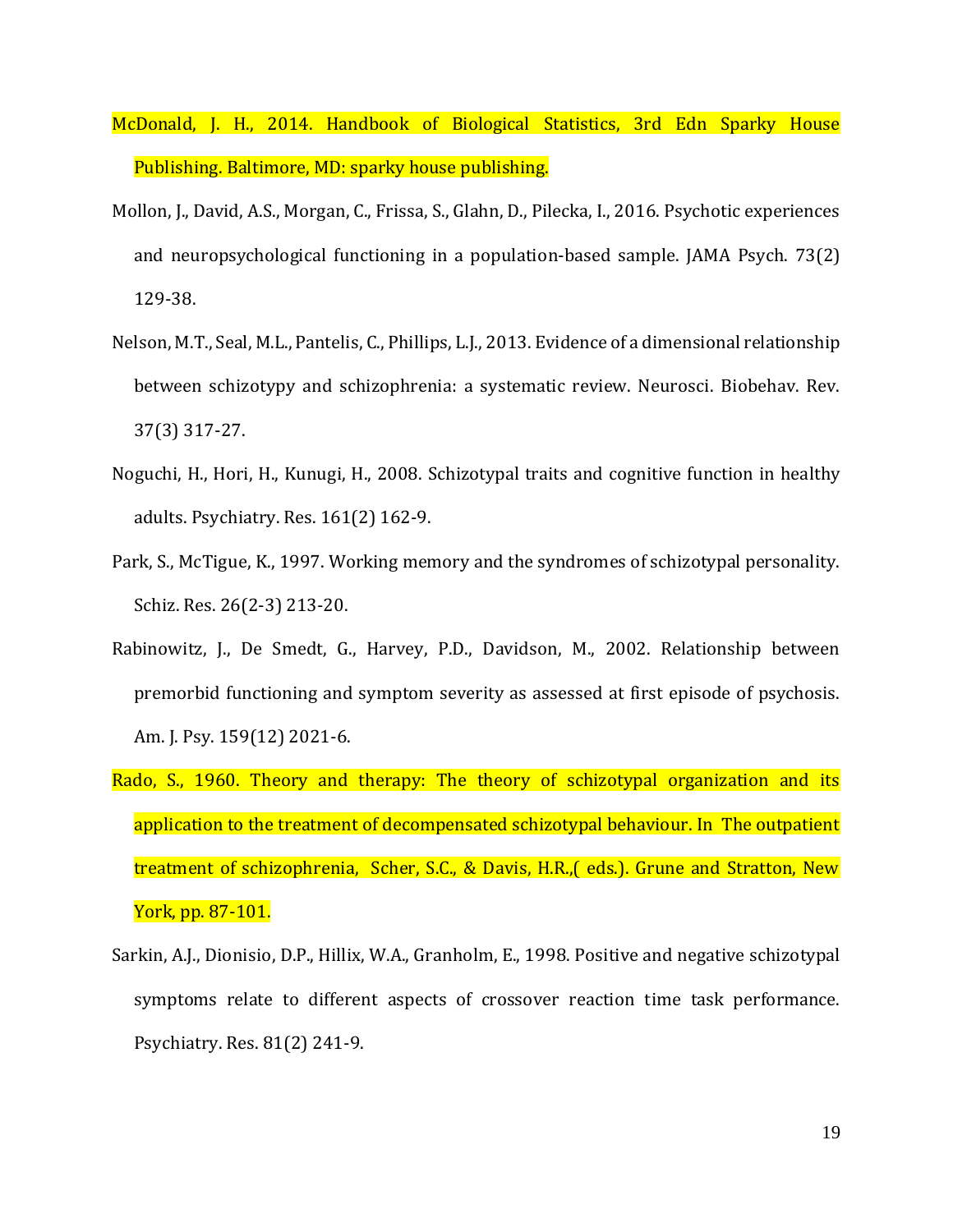- Siddi, S., Petretto, D.R., Preti, A., 2017. Neuropsychological correlates of schizotypy: a systematic review and meta-analysis of cross-sectional studies. Cogn Neuropsychiatry 22(3) 186-212.
- Snitz, B.E., MacDonald, A.W., Carter, C.S., 2006. Cognitive deficits in unaffected first-degree relatives of schizophrenia patients: a meta-analytic review of putative endophenotypes. Schiz. Bull. 32(1) 179-94.
- Thames, A.D., Arbid, N., Sayegh, P., 2014. Cannabis use and neurocognitive functioning in a non-clinical sample of users. Addict. Behav. 39(5) 994-9.
- Tsuang, M. T., Stone, W. S., Tarbox, S. I., & Faraone, S. V., 2002. An integration of schizophrenia with schizotypy: identification of schizotaxia and implications for research on treatment and prevention. Schiz Res. 54(1-2) 169-175.
- Voglmaier, M.M., Seidman, L.J., Niznikiewicz, M.A., Dickey, C.C., Shenton, M.E., McCarley, R.W., 2005. A comparative profile analysis of neuropsychological function in men and women with schizotypal personality disorder. Schiz. Res. 74(1) 43-95.
- Vollema, M.G., Ormel, J., 2000. The reliability of the structured interview for schizotypyrevised. Schiz. Bull 26(3) 619-629.
- Wechsler, D., 1997. WAIS-III administration and scoring manual. The Psychological Corporation, San Antonio, TX.
- Wechsler, D., 1997. Wechsler Memory Scale, third Edition. The Psychological Corporation, San Antonio, TX.
- Wechsler, D., 2009. Wechler Memory Scale, fourth edition (WMS-IV UK) Administration and Scoring Manual. The Psychological Corporation, Pearson, Inc. San Antonio, TX.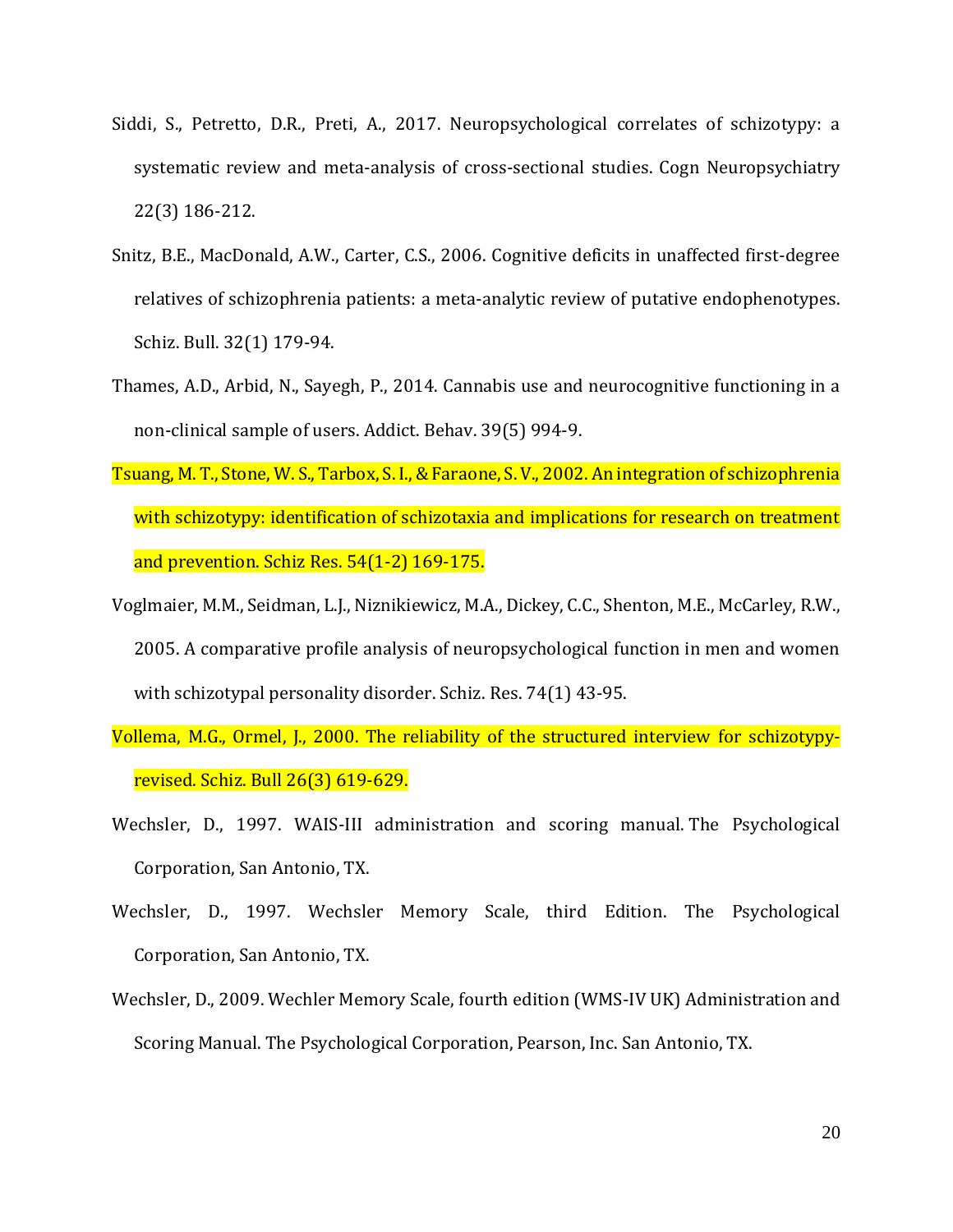- Wilkinson, G.S., Robertson, G.J., 2006. Wide Range Achievement Test 4 (WRAT4). Psychological Assessment Resources.
- Zanelli, J., Reichenberg, A., Morgan, K., Fearon, P., Kravariti, E., Dazzan, P., Morgan, C., Zanelli, C., Demjaha, A., Jones, P.B., Doody, G.A., 2010. Specific and generalized neuropsychological deficits: a comparison of patients with various first-episode psychosis presentations. Am. J. Psy. 167(1) 78-85.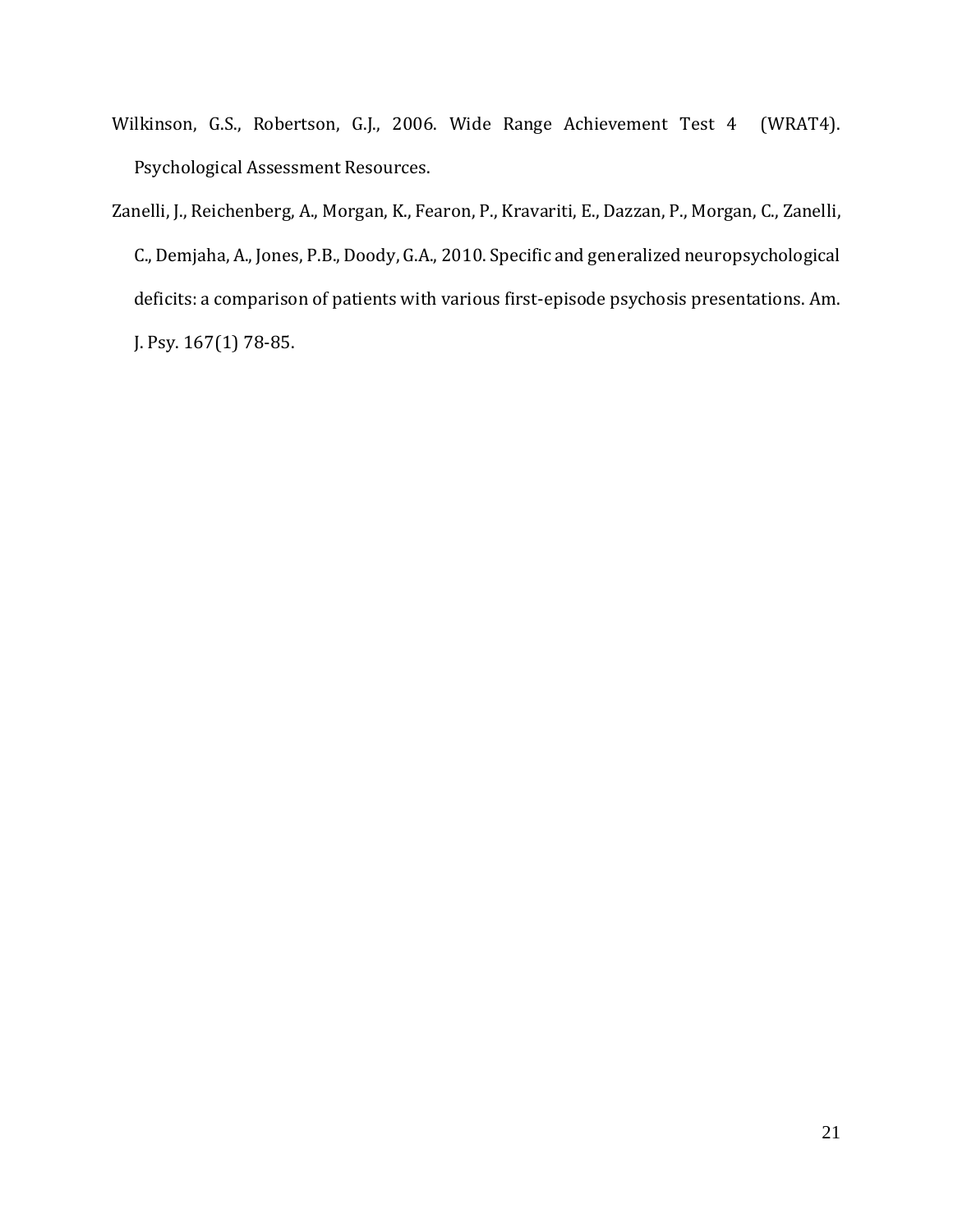# **Table and Figure Legends**

**Table 1**. Demographic characteristics of high vs low schizotypal groups.

**Figure 1**. Neuropsychological functioning (in standardized scores) of low and high positive schizotypy groups.

**Figure 2**. Neuropsychological functioning (in standardized scores) of low and high negative paranoia groups.

**Figure 3**. Neuropsychological functioning (in standardized scores) of low and high negative schizotypy groups.

**Figure 4.** Neurocognitive functioning (in standardized scores) of individuals who scored low on all three schizotypy domains vs those who a) scored high on Negative Schizotypy and low on Positive Schizotypy and Paranoia, and b) scored high on either Positive Schizotypy or Paranoia and low on Negative Schizotypy.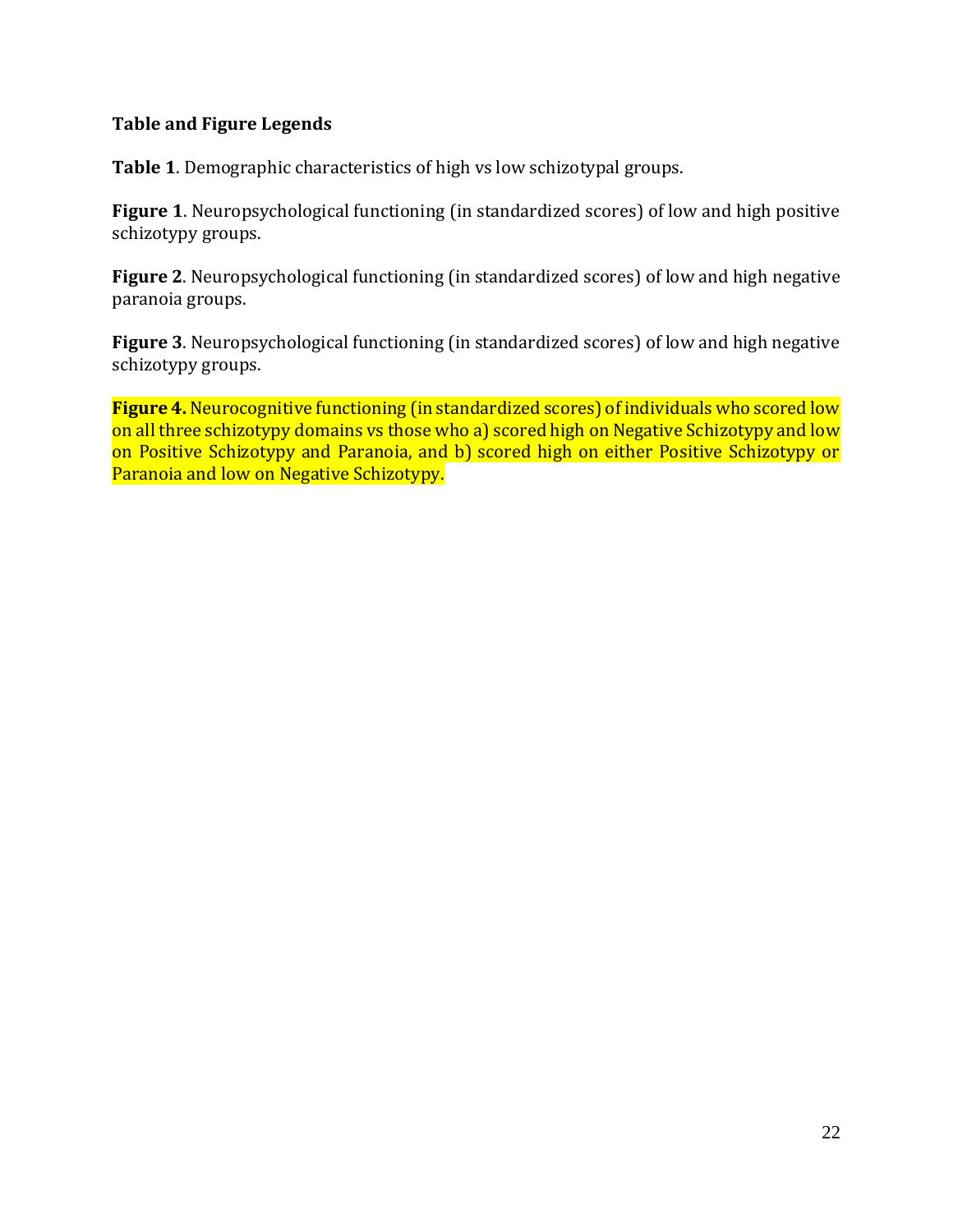**Table 1**. Demographic characteristics of high vs low schizotypal groups.

|                                      | <b>Positive schizotypy</b><br>$(N=242)$ |                           |                       | Paranoia<br>$(N=235)$                                             |                  |                       | <b>Negative schizotypy</b><br>$(N=241)$ |                   |                       |
|--------------------------------------|-----------------------------------------|---------------------------|-----------------------|-------------------------------------------------------------------|------------------|-----------------------|-----------------------------------------|-------------------|-----------------------|
|                                      | Low<br>$(N=155)$                        | High<br>$(N=87)$          | $\mathbf{D}$<br>value | Low<br>$(N=154)$                                                  | High<br>$(N=81)$ | $\mathbf{D}$<br>value | Low<br>$(N=139)$                        | High<br>$(N=102)$ | $\mathbf{p}$<br>value |
| <b>Gender (%Male)</b>                | 42.9                                    | 21.8                      | P < 0.01              | 37.7                                                              | 25.9             | 0.07                  | 34.5                                    | 35.3              | 0.90                  |
| Age (Mean, (SD))                     |                                         | $40.1(13.3)$ $40.4(13.9)$ |                       | $0.43$ $41.8(14.0)$ $38.9(12.4)$ $0.06$ $38.3(12.9)$ $43.7(14.1)$ |                  |                       |                                         |                   | 0.99                  |
| <b>Years of Education (Mean, SD)</b> | 14.3(3.1)                               | 14.4(13.1)                | 0.63                  | 14.4 (3.4)                                                        | 14. (2.4)        | 0.30                  | 14.5(3.2)                               | 14.2(2.8)         | 0.25                  |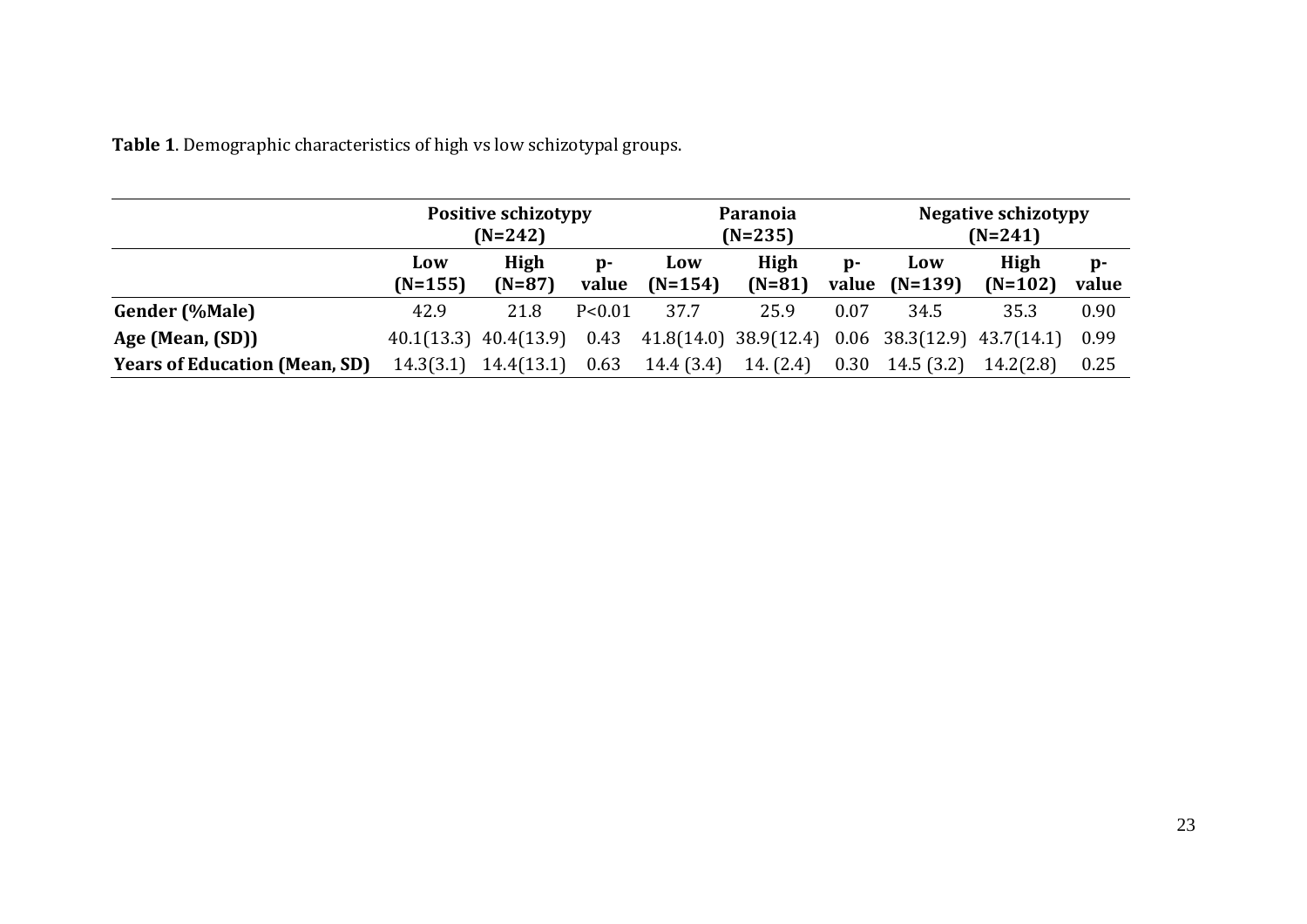

**Figure 1**. Neuropsychological functioning (in standardized scores) of low and high positive schizotypy groups. (L-PST denotes Low Positive Schizotypy group; H-PST denotes High Positive Schizotypy group; \* p <0.05)

D-KEFS: Delis-Kaplan Executive Function System; WRAT: Wide Range Achievement Test; WAIS: Wechsler Adult Intelligence Scale; WMS: Wechsler Memory Scale; CVLT: California Verbal Learning Test; TMT: Trails Making Test.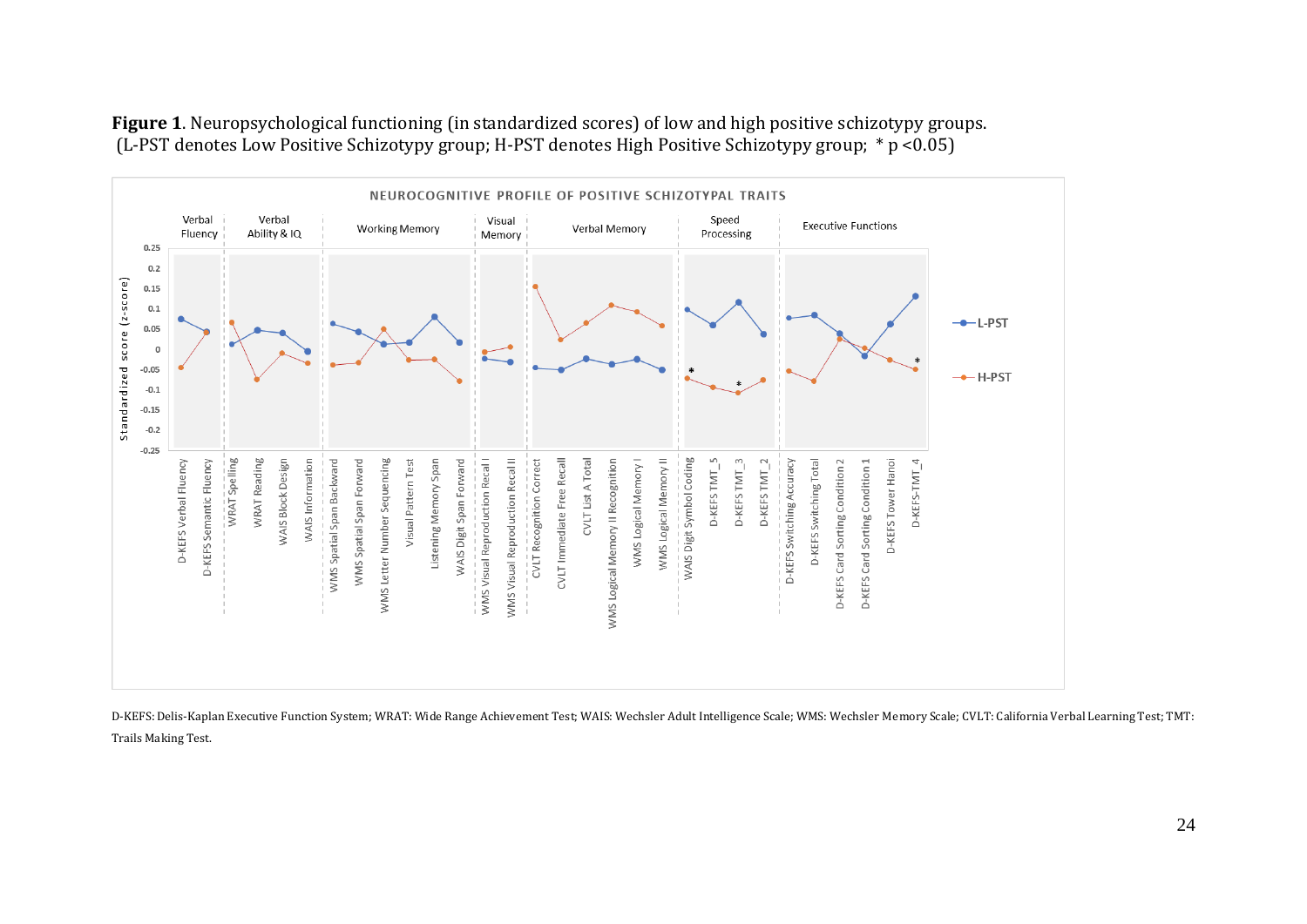

**Figure 2**. Neuropsychological functioning (in standardized scores) of low and high negative paranoia groups. (L-PAR denotes Low Paranoia group; H-PAR denotes High Paranoia group; \* p <0.05)

D-KEFS: Delis-Kaplan Executive Function System; WRAT: Wide Range Achievement Test; WAIS: Wechsler Adult Intelligence Scale; WMS: Wechsler Memory Scale; CVLT: California Verbal Learning Test; TMT: Trails Making Test.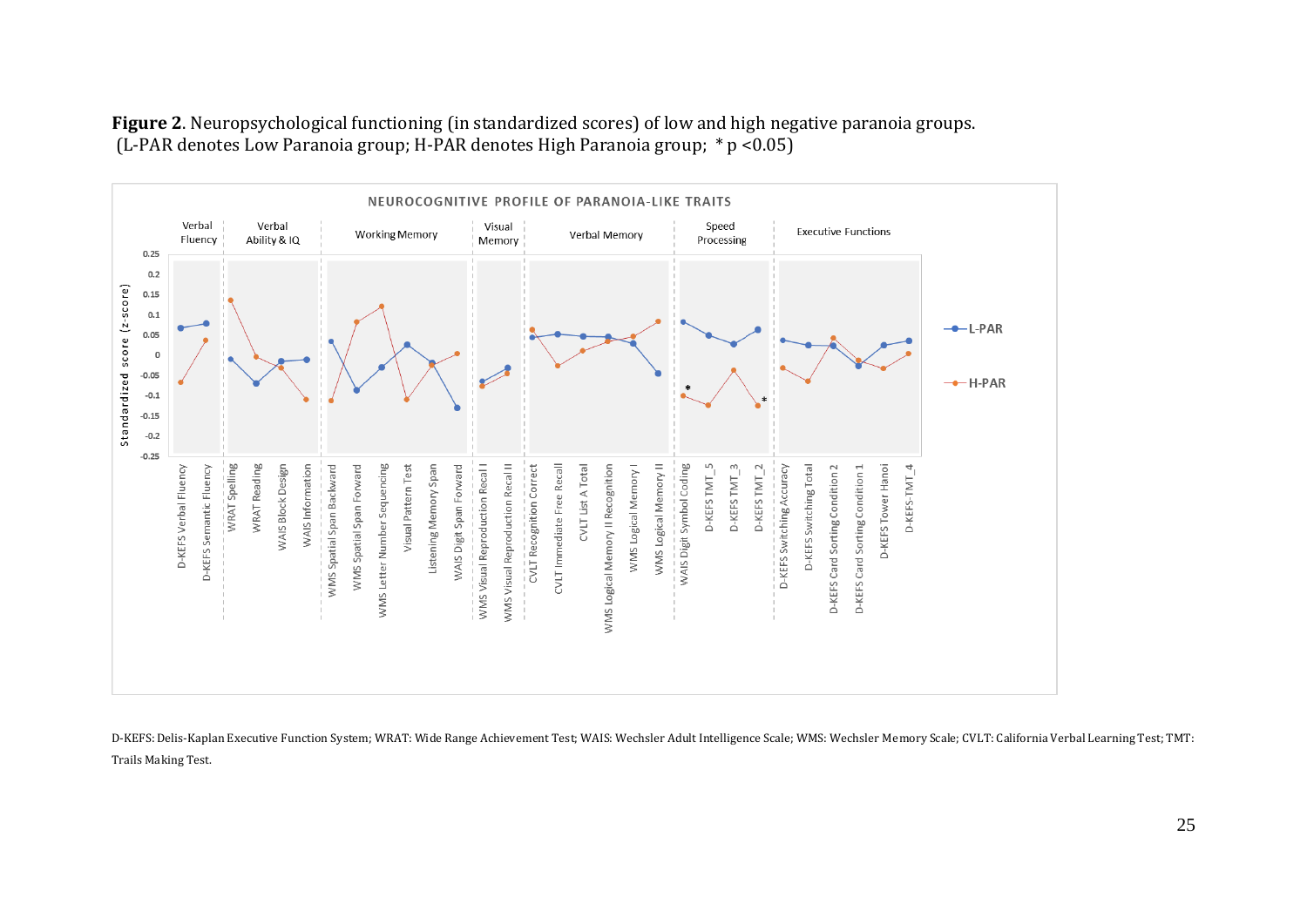

**Figure 3**. Neuropsychological functioning (in standardized scores) of low and high negative schizotypy groups. (L-NST denotes Low Negative Schizotypy group; H-NST denotes High Negative Schizotypy group; \* p <0.05)

D-KEFS: Delis-Kaplan Executive Function System; WRAT: Wide Range Achievement Test; WAIS: Wechsler Adult Intelligence Scale; WMS: Wechsler Memory Scale; CVLT: California Verbal Learning Test; TMT: Trails Making Test.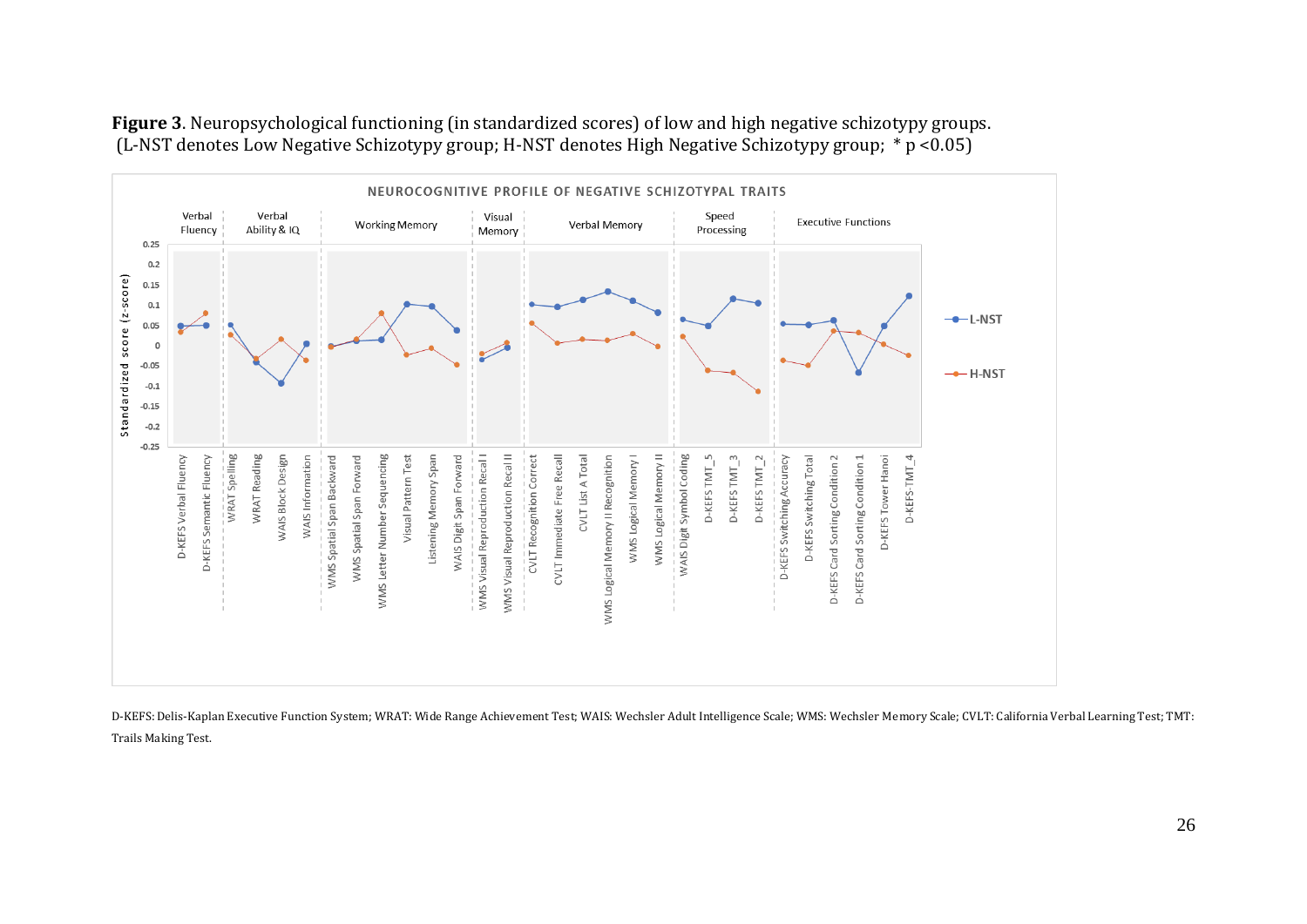Figure 4. Neurocognitive functioning (in standardized scores) of individuals who scored low on all three schizotypy domains vs those who a) scored high on Negative Schizotypy and low on Positive Schizotypy and Paranoia, and b) scored high on either Positive Schizotypy or Paranoia and low on Negative Schizotypy. (H-NST denotes High Negative Schizotypy group; H-PPT denotes High Positive Schizotypy or High Paranoia; All Low denotes individuals scoring low across schizotypy domains)